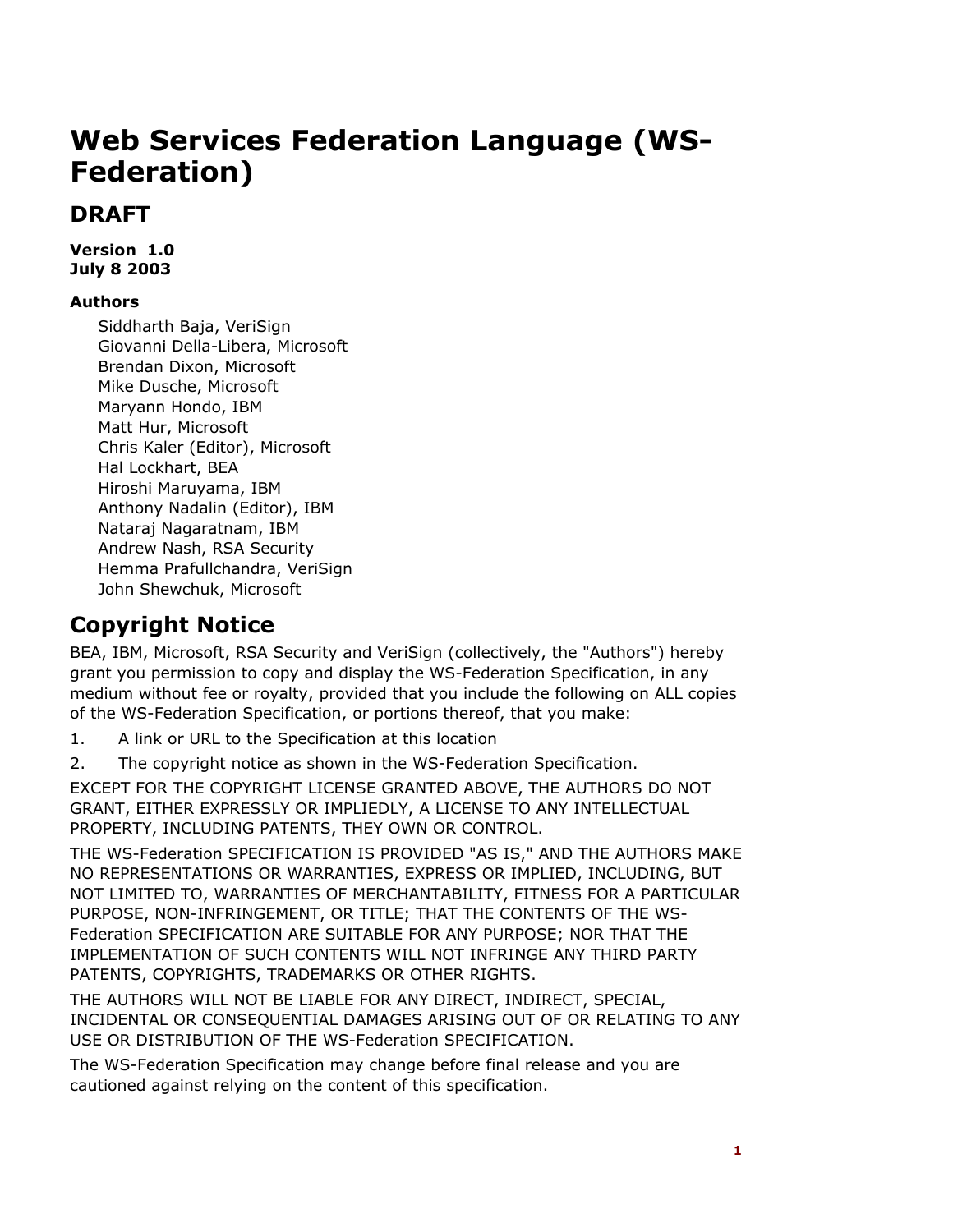The name and trademarks of the Authors may NOT be used in any manner, including advertising or publicity pertaining to the Specification or its contents without specific, written prior permission. Title to copyright in the WS-Federation Specification will at all times remain with the Authors.

No other rights are granted by implication, estoppel or otherwise.

# **Abstract**

This specification defines mechanisms that are used to enable identity, account, attribute, authentication, and authorization federation across different trust realms.

# **Modular Architecture**

By using the XML, SOAP and WSDL extensibility models, the WS\* specifications are designed to be composed with each other to provide a rich Web services environment. WS-Federation by itself does not provide a complete security solution for Web services. WS-Federation is a building block that is used in conjunction with other Web service and application-specific protocols to accommodate a wide variety of security models.

## **Status**

This WS-Federation Specification is an initial public draft release and is provided for review and evaluation only. BEA, IBM, Microsoft, RSA Security and VeriSign hope to solicit your contributions and suggestions in the near future. BEA, IBM, Microsoft, RSA Security and VeriSign make no warrantees or representations regarding the specifications in any manner whatsoever.

# **Table of Contents**

### **1. Introduction**

- 1.1. Goals and Requirements
	- 1.1.1 Requirements
	- 1.1.2. Non-Goals
- 1.2. Notational Conventions
- 1.3. Namespaces
- 1.4. Schema and WSDL Files
- 1.5. Terminology

#### **2. Model**

- 2.1. Trust and Security Token Issuance
- 2.2. Identity Providers
- 2.3. Attributes and Pseudonyms
- 2.4. Summary

#### **3. Federation Metadata**

- 3.1. WS-Policy and WS-MetadataExchange
- 3.2. Related Services

#### **4. Sign-Out**

- 4.1. Sign-Out Message
- 4.3. Federating Sign-Out Messages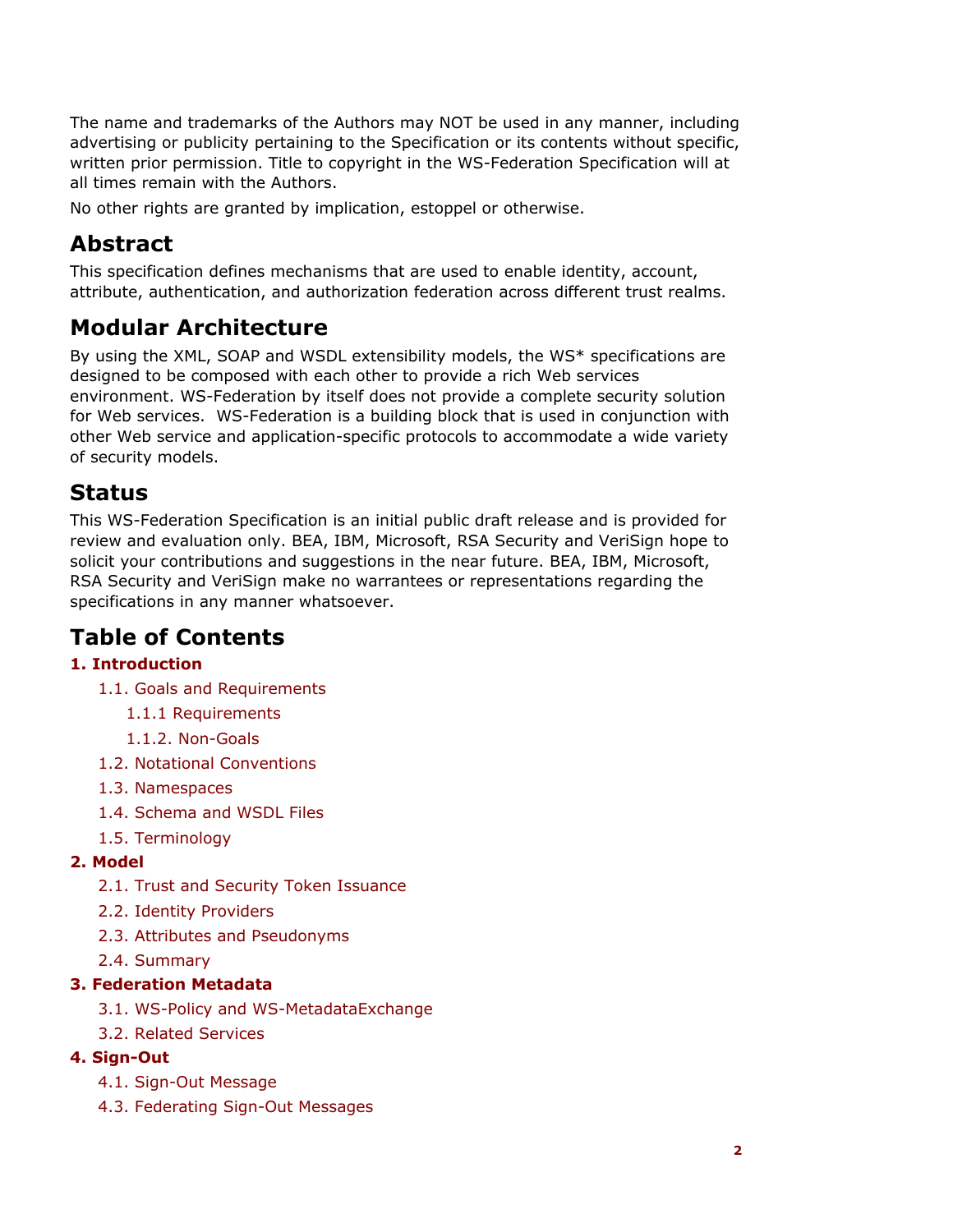#### **5. Attribute Service**

5.1. UDDI as an Attribute Store

#### **6. Pseudonym Service**

- 6.1. Getting Pseudonyms
- 6.2. Setting Pseudonyms
- 6.3. Deleting Pseudonyms

#### **7. Security Tokens and Pseudonyms**

- 7.1. RST and RSTR Extensions
- 7.2. Usernames and Passwords
- 7.3. Public Keys
- 7.4. Symmetric Keys
- **8. Error Handling**
- **9. Security Considerations**
- **10. Notes**
- **11. Acknowledgements**

#### **12. References**

### **1. Introduction**

This specification defines mechanisms to allow different security realms to federate using different or like mechanisms by allowing and brokering trust of identities, attributes, authentication between participating Web services.

The mechanisms defined in this specification can be used by passive and active requestors. The Web service requestors are assumed to understand the new security mechanisms and be capable of interacting with Web service providers.

This specification defines the model and framework for federation; subsequent documents define *profiles* which detail how different requestors apply this model.

### **1.1. Goals and Requirements**

The primary goal of this specification is to enable federation of identity, attribute, authentication, and authorization information.

#### **1.1.1 Requirements**

The following list identifies the key driving requirements for this specification:

- Enable appropriate sharing of identity, authentication, and authorization data using different or like mechanisms
- Brokering of trust and security token exchange
- Local identities are not required at target services
- Optional hiding of identity information and other attributes

#### **1.1.2. Non-Goals**

The following topics are outside the scope of this document:

- Definition of message security or trust establishment/verification protocols
- Specification of new security token formats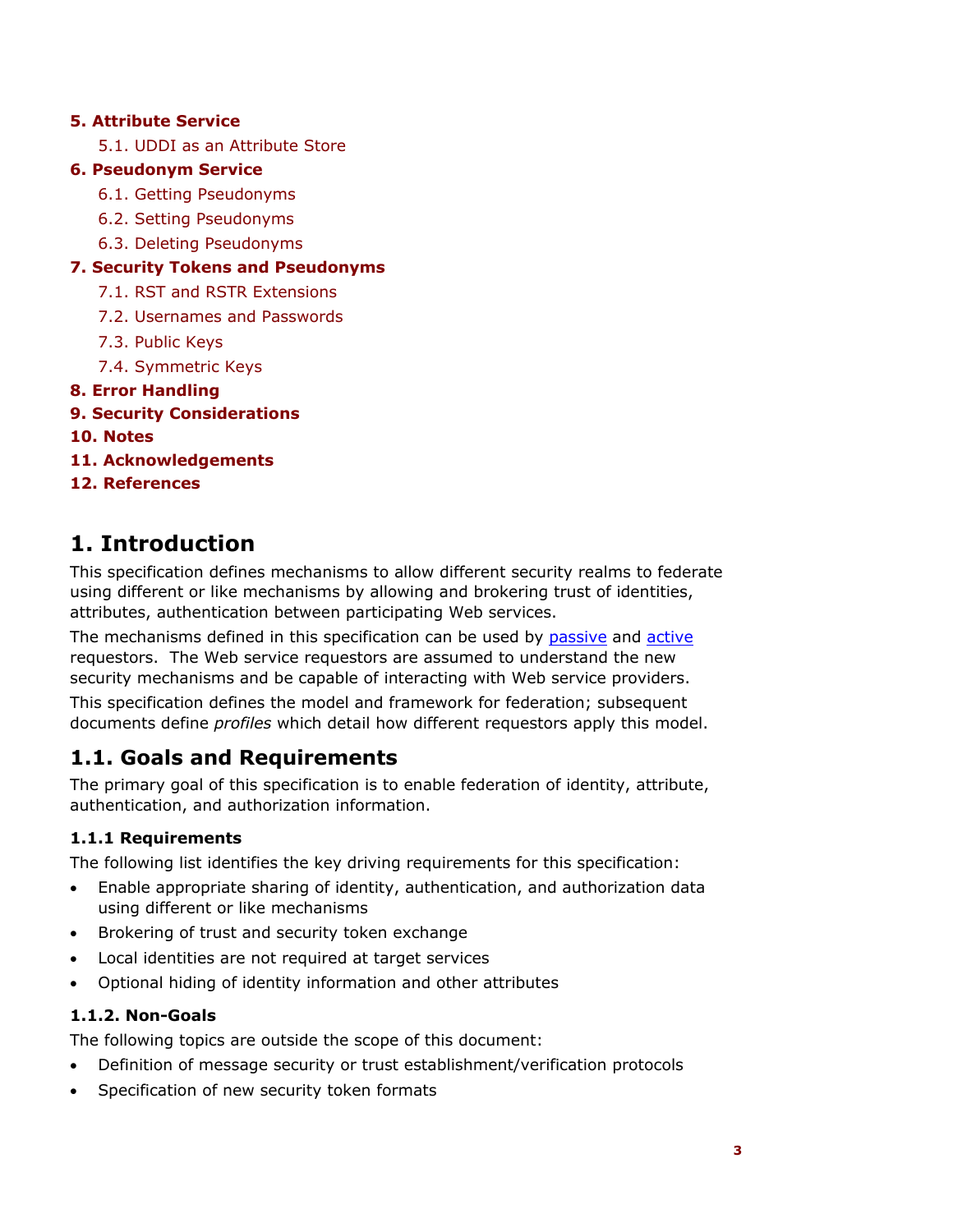- Specification of new attribute store interfaces
- Definition of security token assertion formats

### **1.2. Notational Conventions**

The keywords "MUST", "MUST NOT", "REQUIRED", "SHALL", "SHALL NOT", "SHOULD", "SHOULD NOT", "RECOMMENDED", "MAY", and "OPTIONAL" in this document are to be interpreted as described in RFC 2119.

When describing abstract data models, this specification uses the notational convention used by the XML Infoset. Specifically, abstract property names always appear in square brackets (e.g., [some property]).

When describing concrete XML schemas, this specification uses the notational convention of WS-Security. Specifically, each member of an element's [children] or [attributes] property is described using an XPath-like notation (e.g.,

/x:MyHeader/x:SomeProperty/@value1). The use of {any} indicates the presence of an element wildcard (<xs:any/>). The use of  $\mathcal{Q}\{\text{any}\}$  indicates the presence of an attribute wildcard (<xs:anyAttribute/>).

### **1.3. Namespaces**

The following namespaces are used in this document:

| <b>Prefix</b> | <b>Namespace</b>                              |
|---------------|-----------------------------------------------|
| S             | http://www.w3.org/2002/06/soap-envelope       |
| wsse          | http://schemas.xmlsoap.org/ws/2003/07/secext  |
| wsu           | http://schemas.xmlsoap.org/ws/2002/07/utility |
| wp            | http://schemas.xmlsoap.org/ws/2002/12/policy  |

### **1.4. Schema and WSDL Files**

The schema for this specification can be located at:

http://schemas.xmlsoap.org/ws/2003/07/secext

The WSDL for this specification can be located at:

http://schemas.xmlsoap.org/ws/2003/07/ws-federation.wsdl

### **1.5. Terminology**

The following definitions establish the terminology and usage in this specification.

**Passive Requestors** – A *passive requestor* is an HTTP browser capable of broadly supported HTTP (e.g. HTTP/1.1).

**Active Requestors** – An *active requestor* is an application (possibly a Web browser) that is capable of issuing Web services messages such as those described in WS-Security and WS-Trust.

**Profile** – A *profile* is a document that describes how this model is applied to a specific class of requestor (e.g., passive, or active).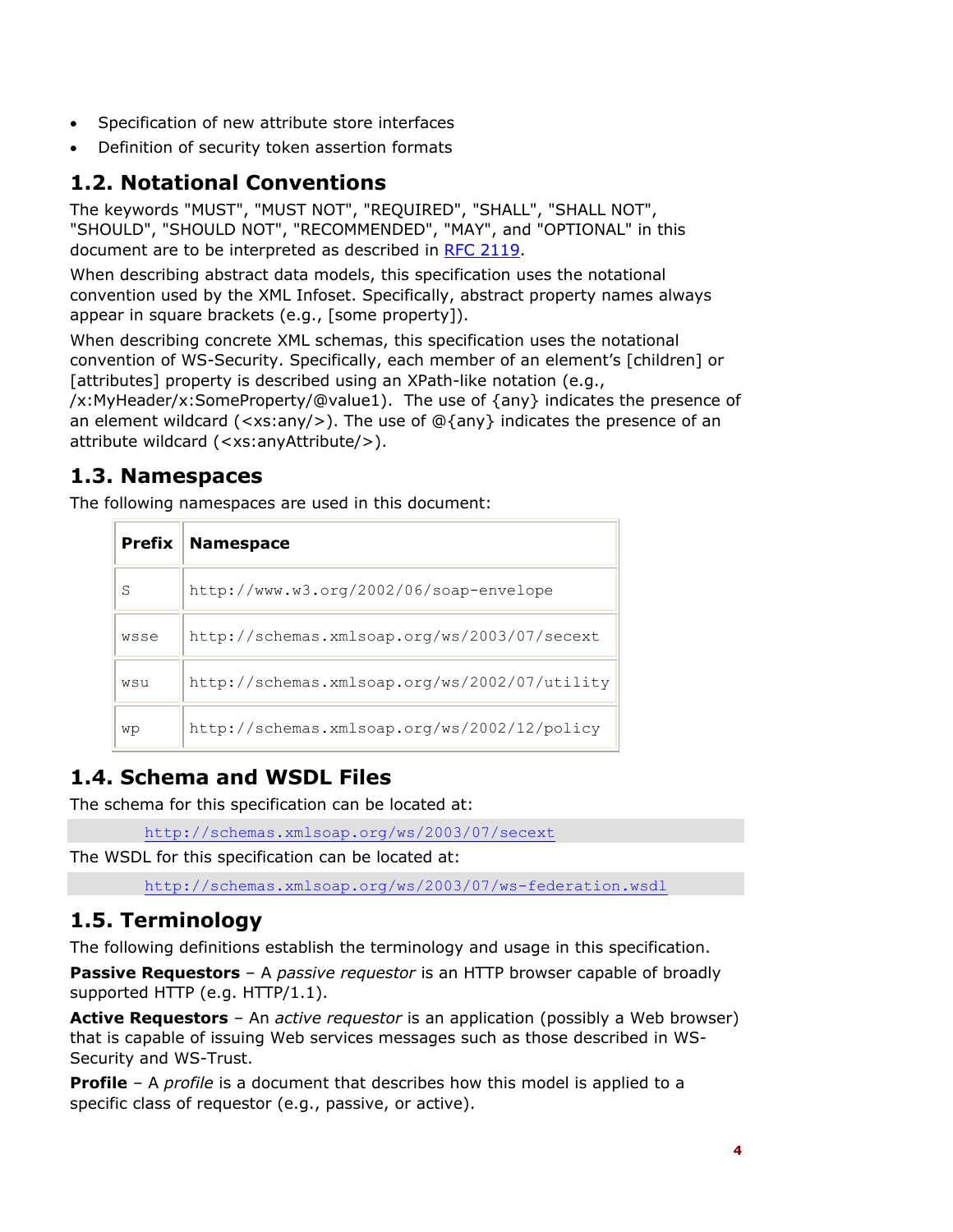**Claim** – A *claim* is a declaration made by an entity (e.g. name, identity, key, group, privilege, capability, attribute, etc).

**Security Token** – A *security token* represents a collection of claims.

**Signed Security Token** – A *signed security token* is a security token that is asserted and cryptographically signed by a specific authority (e.g. an X.509 certificate or a Kerberos ticket)

**Proof-of-Possession** – *Proof-of-possession* is authentication data that is provided with a message to prove that the message was sent and or created by a claimed identity.

**Proof-of-Possession Token** – A *proof-of-possession token* is a security token that contains data that a sending party can use to demonstrate proof-of-possession. Typically, although not exclusively, the proof-of-possession information is encrypted with a key known only to the sender and recipient.

**Digest** – A *digest* is a cryptographic checksum of an octet stream.

**Signature** - A *signature* is a value computed with a cryptographic algorithm and bound to data in such a way that intended recipients of the data can use the signature to verify that the data has not been altered since it was signed by the signer.

**Security Token Service (STS)** - A *security token service* is a Web service that issues security tokens (see WS-Security). That is, it makes assertions based on evidence that it trusts, to whoever trusts it. To communicate trust, a service requires proof, such as a security token or set of security tokens, and issues a security token with its own trust statement (note that for some security token formats this can just be a re-issuance or co-signature). This forms the basis of trust brokering.

**Attribute Service** - An *attribute service* is a Web service that maintains information (attributes) about principals within a trust realm or federation. The term principal, in this context, can be applied to any system entity, not just a person.

**Pseudonym Service** - A *pseudonym service* is a Web service that maintains alternate identity information about principals within a trust realm or federation. The term principal, in this context, can be applied to any system entity, not just a person.

**Trust** - *Trust is* the characteristic that one entity is willing to rely upon a second entity to execute a set of actions and/or to make set of assertions about a set of subjects and/or scopes.

**Trust Domain/Realm** - A *Trust Domain/Realm* is an administered security space in which the source and target of a request can determine and agree whether particular sets of credentials from a source satisfy the relevant security policies of the target. The target may defer the trust decision to a third party (if this has been established as part of the agreement) thus including the trusted third party in the Trust Realm.

**Validation Service** - A *validation service* is a Web service that uses the WS-Trust mechanisms to validate provided tokens and assess their level of trust (e.g. claims trusted).

**Direct Trust** – *Direct trust* is when a relying party accepts as true all (or some subset of) the claims in the token sent by the requestor.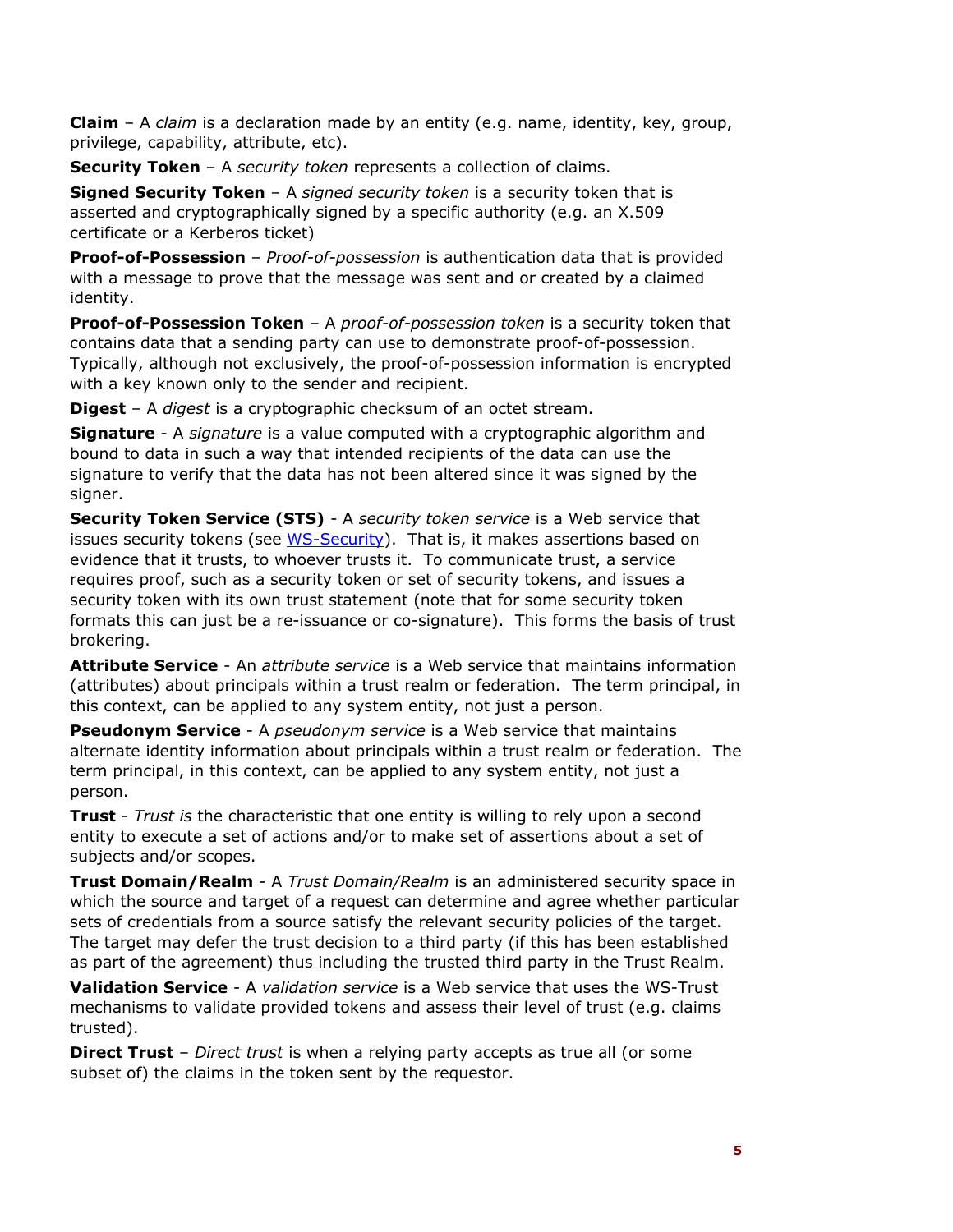**Direct Brokered Trust** – *Direct Brokered Trust* is when one party trusts a second party who, in turn, trusts or vouches for, the claims of a third party.

**Indirect Brokered Trust** – *Indirect Brokered Trust* is a variation on direct brokered trust where the second party can not immediately validate the claims of the third party to the first party and negotiates with the third party, or additional parties, to validate the claims and assess the trust of the third party.

**Signature validation** – *Signature validation* is the process of verifying that the message received is the same as the one sent.

**Sender Authentication** – *Sender authentication* is corroborated authentication evidence possibly across Web service actors/roles indicating the sender of a Web service message (and its associated data). Note that it is possible that a message may have multiple senders if authenticated intermediaries exist. Also note that it is application-dependent (and out of scope) as to how it is determined who first created the messages as the message originator might be independent of, or hidden behind an authenticated sender.

**Realm or Domain** – A *realm* or *domain* represents a single unit of security administration or trust.

**Federation** – A *federation* is a collection of realms that have established trust. The level of trust may vary, but typically includes authentication and may include authorization.

**Identity Provider (IP)** - *Identity Provider* is an entity that acts as an authentication service to end requestors and data origin authentication service to service providers (this is typically an extension of a security token service).

**Single Sign On (SSO)** – *Single Sign On* is an optimization of the authentication sequence to remove the burden of repeating actions placed on the requestor. To facilitate SSO, an element called an Identity Provider can act as a proxy on a requestor's behalf to provide evidence of authentication events to 3rd parties requesting information about the requestor. These Identity Providers (IP) are trusted 3rd parties and need to be trusted both by the requestor (to maintain the requestor's identity information as the loss of this information can result in the compromise of the requestors identity) and the Web services which may grant access to valuable resources and information based upon the integrity of the identity information provided by the IP.

**Identity Mapping** – *Identity Mapping* is a method of creating relationships between identity properties. Some Identity Providers may make use of identity mapping.

**Sign-Out** – A *sign-out* is the process by which a principal indicates that they will no longer be using their token and services in the realm can destroy their token caches for the principal.

**Association** – *Association* is the process by which principals become associated or affiliated with a trust realm or federation.

**IP/STS** – The acronym *IP/STS* is used to indicate a service that is either an identity provider (IP) or security token service (STS).

# **2. Model**

This chapter describes the overall model for authentication which builds on the foundations specified in WS-Security, WS-Policy, and WS-Trust.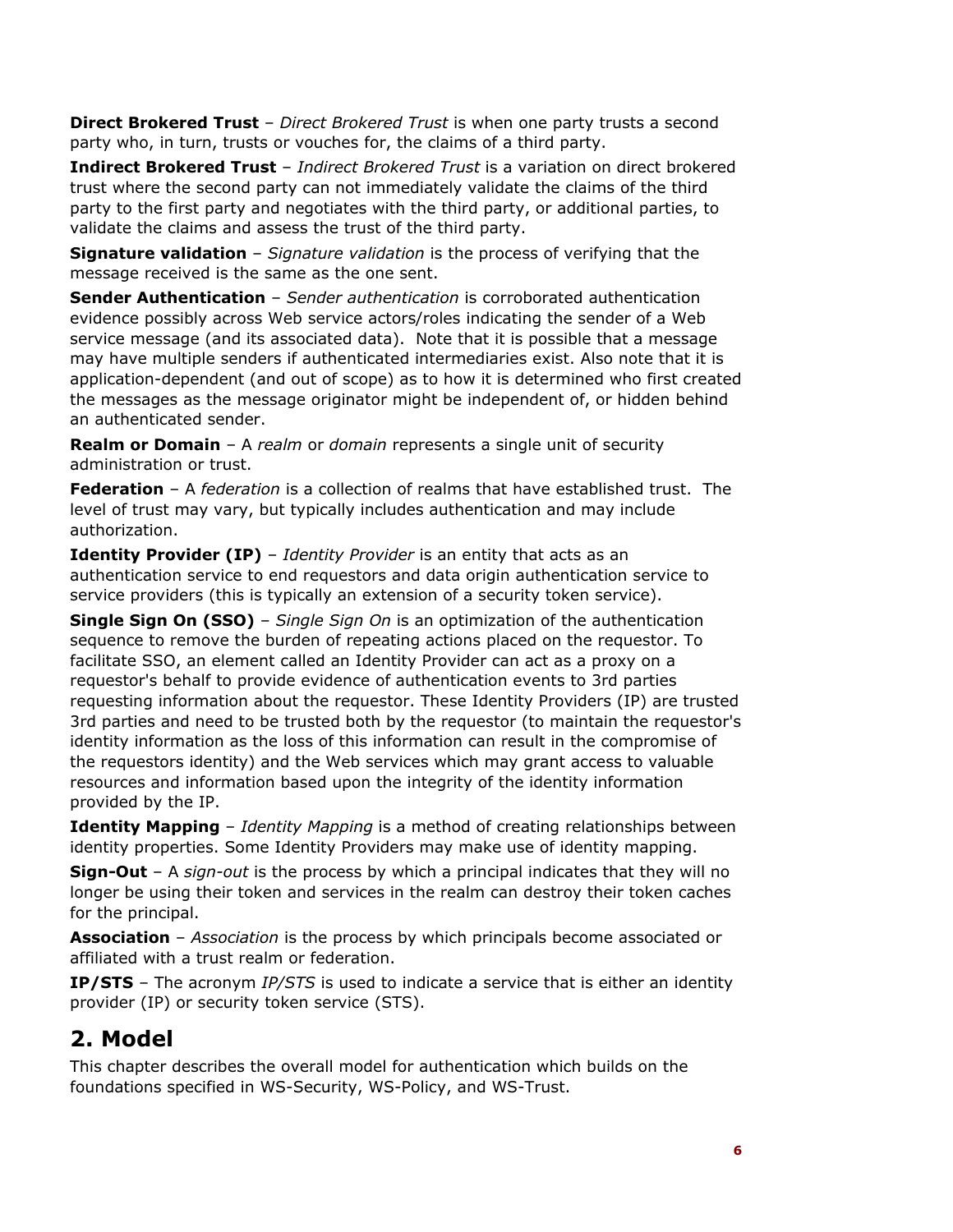As described in WS-Trust, WS-PolicyAssertions can indicate that a Web Service requires a set of claims, codified in security tokens and related message elements, in order to process an incoming request. Upon evaluating the policy, if the requester does not have the necessary security token(s) to prove the required claims, it may use the mechanisms described in WS-Trust to use security tokens (or secrets) it has already to acquire additional security tokens.

This process of exchanging security tokens is typically bootstrapped by signing-on to obtain initial security tokens using either the mechanisms already defined in WS-Trust or the mechanisms defined in this specification. WS-PolicyExchange mechanisms are used to enable to the requestor to discover applicable policy, WSDL and schema about the endpoint.

These initial security tokens may be accepted by various Web services or exchanged at security token services (STS) / Identity Providers (IP) for additional security tokens subject to established trust relationships and trust policies as described in WS-Trust.

This specification also describes Attribute/Pseudonym services that can be utilized to provide mechanisms for restricted sharing of principal information and principal identity mapping (when different identities are used at different resources). WS-PolicyExchange mechanisms are used to enable to the requestor to discover the location of various Attribute/Pseudonym services.

Finally, it should be noted that just as a resource MAY act as its own IP/STS, a requestor MAY also act as its own IP/STS.

### **2.1. Trust and Security Token Issuance**

The models defined in WS-Security, WS-Trust, and WS-Policy provides the basis for federation. This specification extends this foundation by describing how these models are combined to enable richer trust realm mechanisms across and within federations.



Figure 1 Basic STS

Figure 1 above illustrates one way the WS-Trust model may be applied to simple federation scenarios. Here security tokens (1) from the requestors trust realm are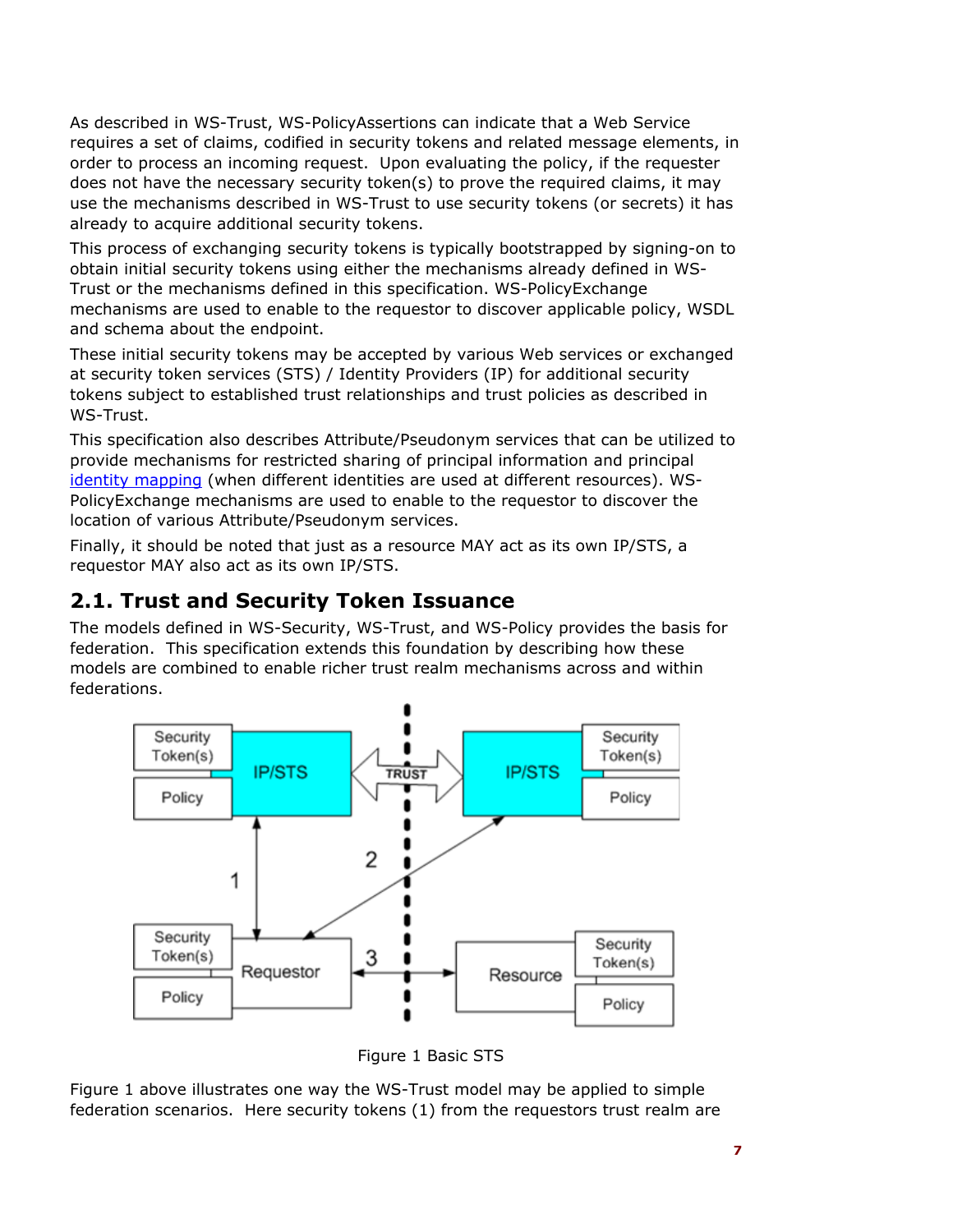used to acquire security tokens from the resources trust realm (2) in order to access the resource/service (3). That is, a token from one STS is exchanged for another at a second STS or possibly stamped or cross-certified by a second STS).

Figure 2 below illustrates another approach where the resource/service uses a validation service. In this scenario, the resource provider (3) uses its security token service to understand and validate the security token(s) received from the requester (1,2). Note that the validity information is returned as a security token (since it includes authentication and/or authorization data).



Figure 2 Alternate STS

In both of the above examples, a trust relationship has been established between the token services. Alternatively, as illustrated in Figure 3, there may not be a direct trust relationship, but an indirect trust relationship that relies on a third-party to establish and confirm trust.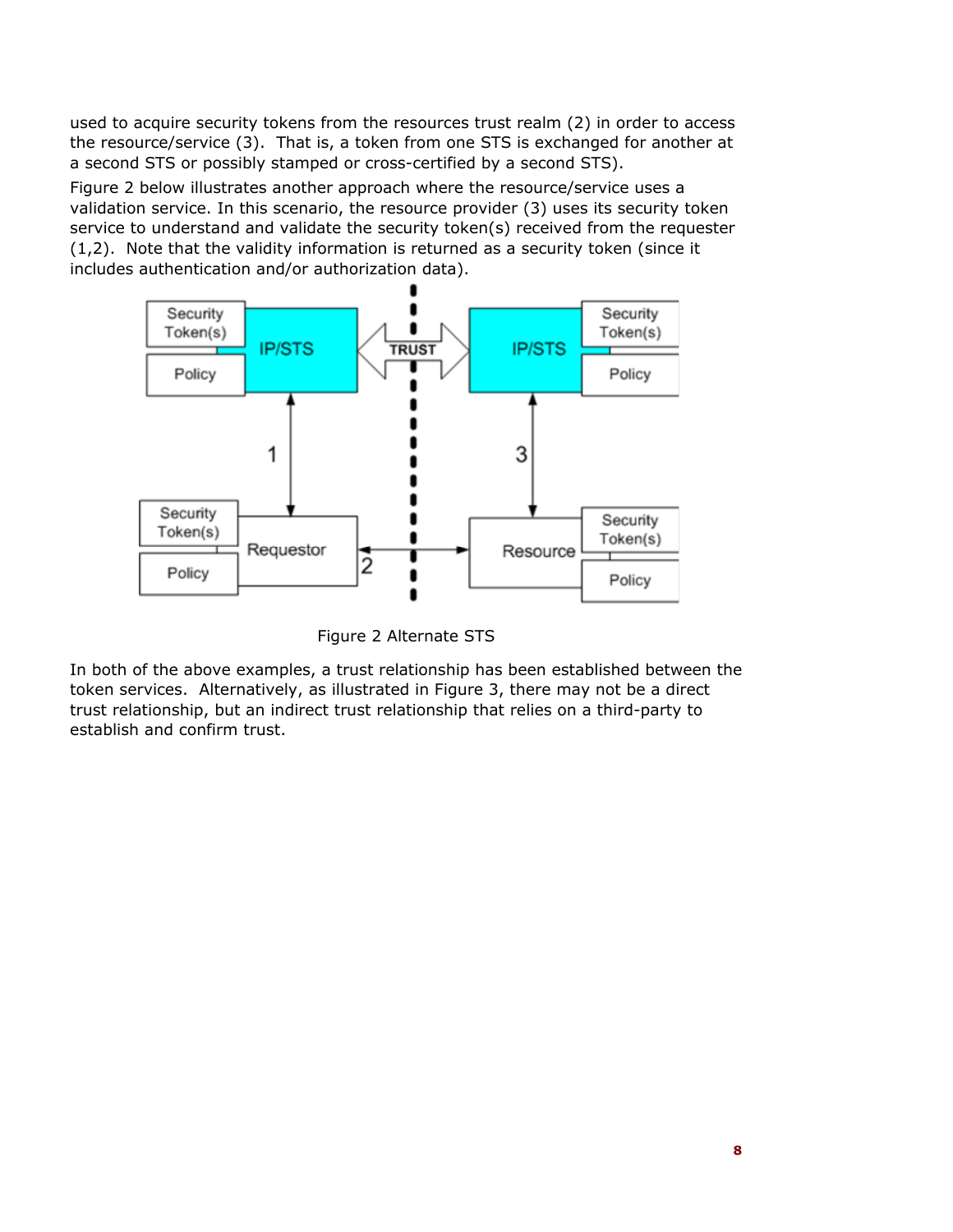

Figure 3 Indirect Trust

In practice, a requestor is likely to interact with multiple resources/services which are part of multiple trust realms as illustrated in the figure below:

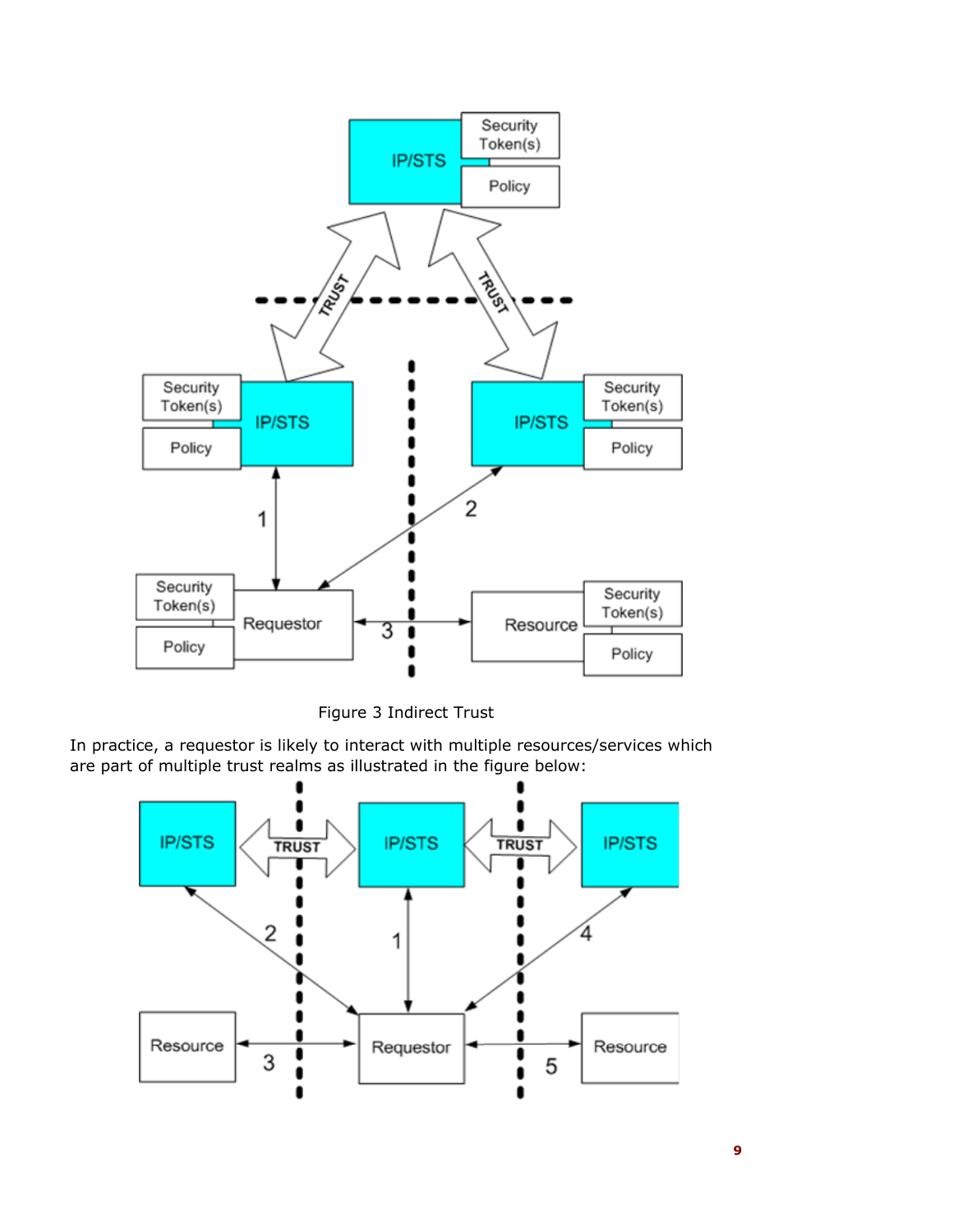#### Figure 4 Multiple Trust Domains

Similarly, in response to a request a resource/service may need to access other resources/service on behalf of the requestor as illustrated in figure 5:



Figure 5 Delegation

In such cases (as illustrated in Figure 5) the (second) requestor provides security tokens to allow/indicate proof of delegation. It should be noted that there are a number of variations on this scenario. For example, the security token service for the final resource may only have a trust relationship with the token service from the original requestor (illustrated below), as opposed to the figure above where the trust doesn't exist with the original requestor's STS.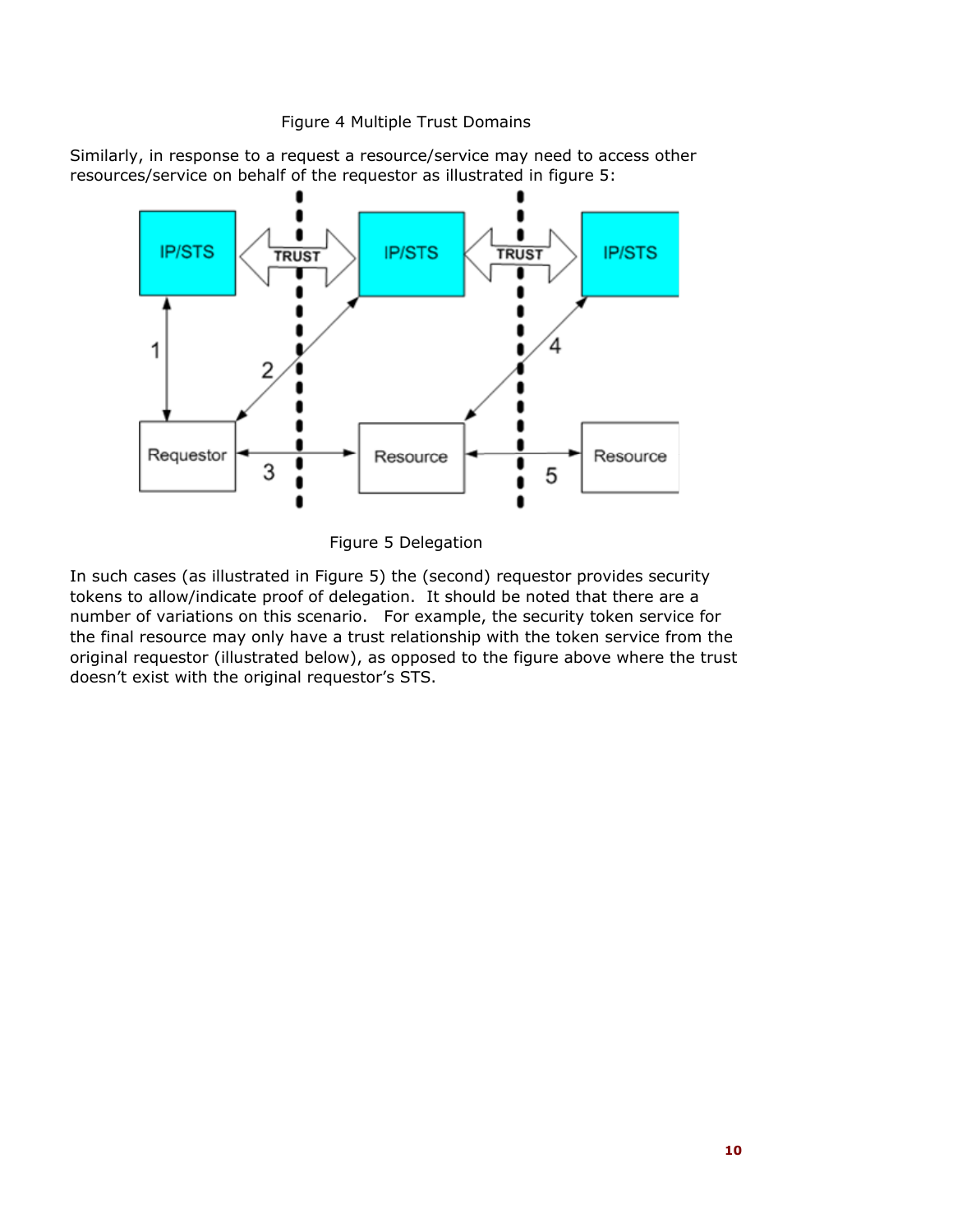

Figure 6 Delegation

Specifically, the resource or resource's security token service initiates a request for a security token that delegates the required claims. For more details on how to format such requests, refer to WS-Trust. These options are specified as part of the <wsse:RequestSecurityToken> request discussed in WS-Trust.

It should be noted that delegation tokens as well as the identity token of the delegation target need to be presented to the final service to ensure proper authorization.

In all cases, the original requestor's policy indicates the degree of delegation it is willing to support. Security token services SHOULD NOT allow any delegation or disclosure not specifically authorized by the original requestor, its policy, or by the service's policy.

### **2.2. Identity Providers**

A security token service (STS) is a generic service that issues/exchanges security tokens using a common model and set of messages. As such, any Web service can, itself, be an STS simply by supporting the WS-Trust specification. Consequently, there are different types of security token services which provide different types of functions. For example, an STS might simply verify credentials for entrance to a realm or evaluate the trust of supplied security tokens.

Another function of a security token service is to provide identities – an *Identity Provider (IP)*. This is a special type of security token service that, at a minimum, performs peer entity authentication and can make identity claims in issued security tokens.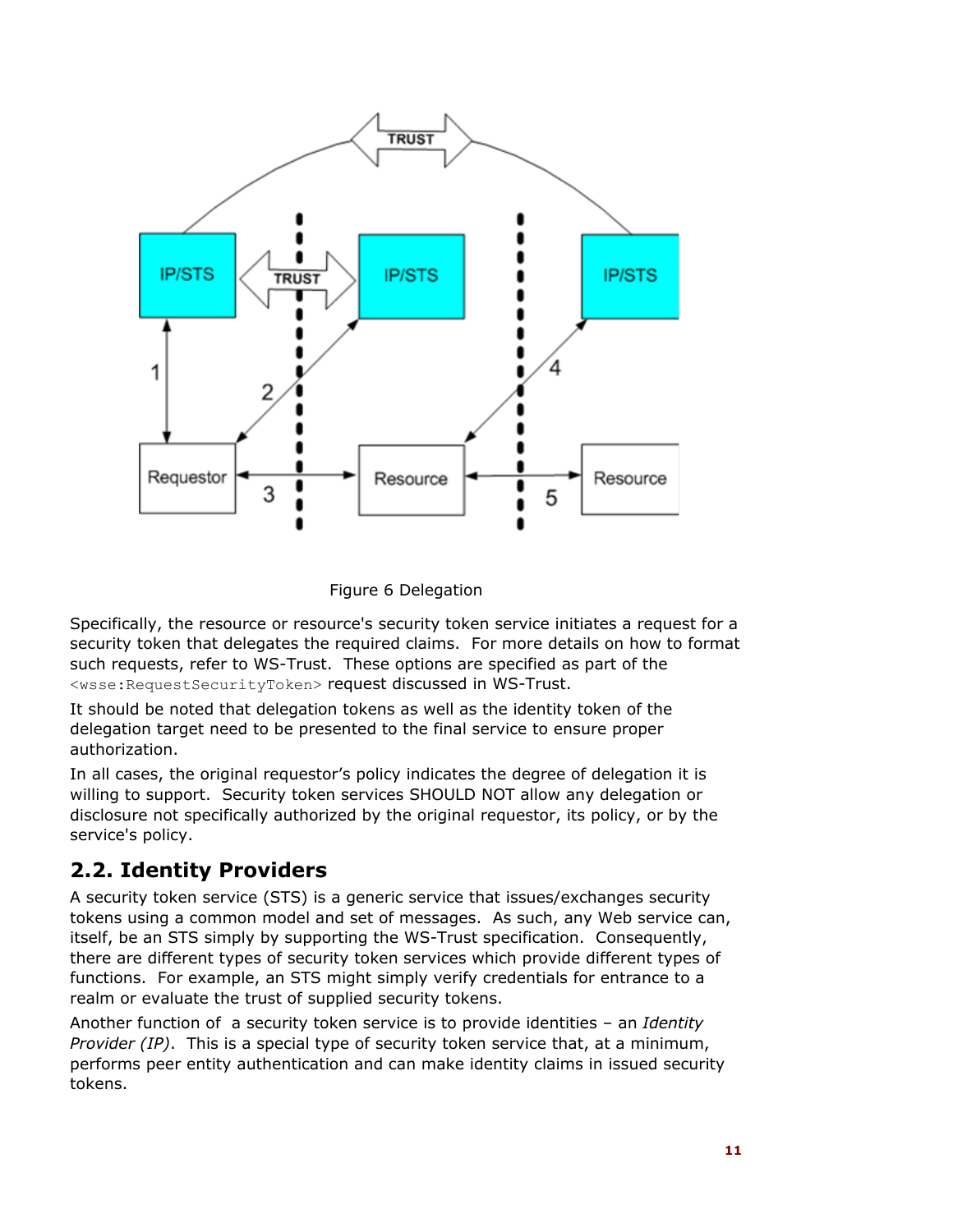In many cases IP and STS services are interchangeable and many references within this document identify both.

The following example illustrates a possible combination of an IP and STS. In example 7, a requestor (1) obtains an identity security token from its IP and then presents/proves this to the STS for the desired resource. If successful (2), and if trust exists and authorization is approved, the STS returns an access token to the requestor. The requestor (3) then uses the access token on requests to the resource or Web service. Note that it is assumed that there is a trust relationship between the STS and the IP.



Figure 7 IP/STS

### **2.3. Attributes and Pseudonyms**

Protecting privacy in a federated environment often requires additional controls and mechanisms. One such example is detailed access control on any information that may be considered personal or subject to privacy governances. Another example is obfuscation of identity information from identity providers (and security token services) to prevent unwanted correlation and to automatically map identities.

When requestors interact with resources in different trust realms (or different parts of a federation), there is often a need to *know* something about the requestor in order to personalize the experience. A service, known as an *attribute service* may be available within a realm or federation and such a service can be used to obtain authorized information about a principal. This allows the sharing of data between authorized entities.

To facilitate single sign-on where multiple identities need to be automatically mapped and the privacy of the identity need to maintained, there may also be a *pseudonym service*. A pseudonym service allows a principal to have different *aliases* at different resources/services or in different realms, and to optionally have the pseudonym change per-service or per-login. In some scenarios the identities are trusted when presented and in some cases identity mapping needs to occur from the identity to a pseudonym on behalf of the principal. The figure below illustrates two realms and their associated attribute/pseudonym services and some of the possible interactions. Note that it is assumed that there is a trust relationship between the realms.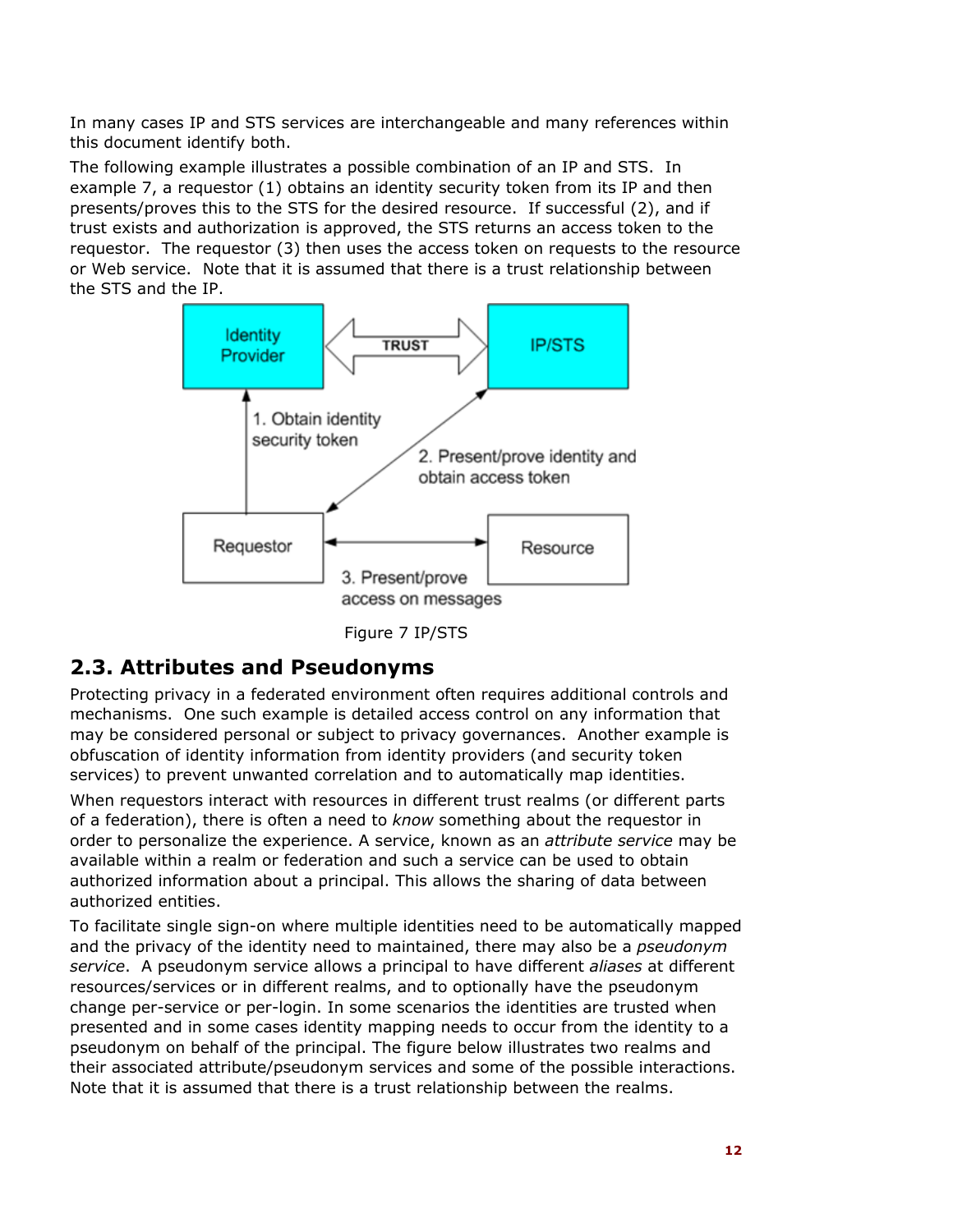

Figure 8 Attributes & Psedonyms

Figure 8 illustrates the general model for Atttribute & Pseudonym Services (note that there a different variations which are discussed later in this specification). In an initial (bootstrap) case, a requestor has knowledge of the policies of a resource, including its IP/STS. The requestor obtains its identity token from its IP/STS (1a) and communicates with the resource's IP/STS (2).

The resource IP/STS has registered a pseudonym with the requestor's pseudonym service (3). The requestor accesses the resource using the pseudonym token (4). The resource can obtain information (5) from the requestor's attribute service if authorized based on its identity token (1c). It should be noted that trust relationships will need to exist in order for the resource or its IP/STS to access the requestor's attribute or pseudonym service. In subsequent interactions, the requestor's IP/STS may automatically obtain pseudonym credentials for the resource (1b) if they are available. In such cases, steps 2 and 3 are omitted. Another possible scenario is that the requestor registers the tokens from step 2 with its pseudonym service directly (not illustrated).

Pseudonym services could be integrated with identity providers and security token services. Similarly, a pseudonym service could be integrated with an attribute service as a specialized form of attribute.

Pseudonyms are an optional mechanism that can be used by authorized cooperating services to federate identities and securely and safely access profile attribute information. This is done by allowing services to issue pseudonyms for authenticated identities and letting authorized services query for profile attributes which they are allowed to access, including pseudonyms specific to the requesting service.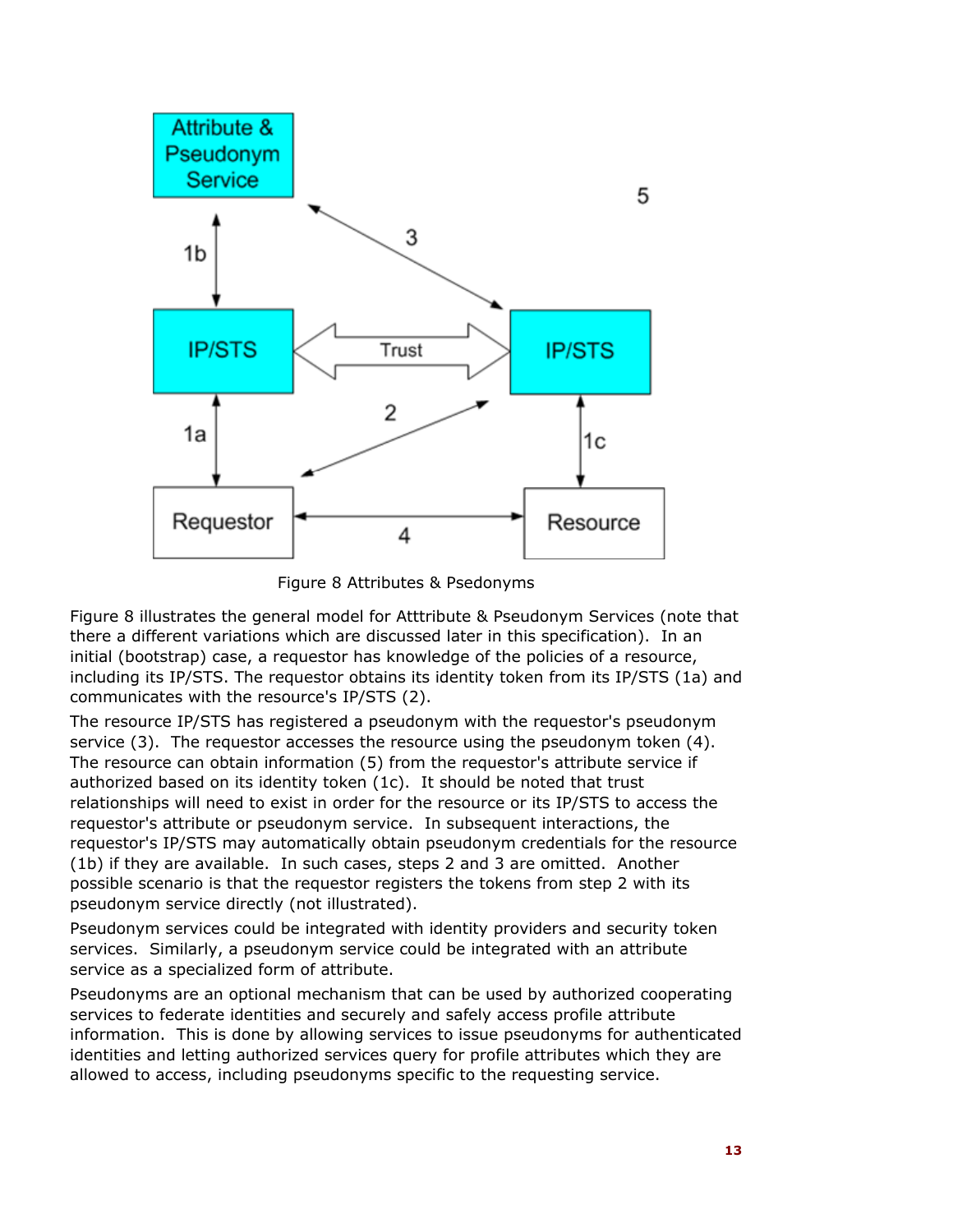While pseudonyms are helpful for principals who want to keep from having their activities tracked between the various sites they visit, they may add a level of complexity as the principal must typically manage the authorization and privacy of each pseudonym. For principals who find this difficult to coordinate, or don't have requirements that would necessitate pseudonyms, identity services MAY offer a constant identifier for that principal.

For example, a requestor authenticates with Business456.com with their primary identity "Fred.Jones". However, when the requestor interacts with Fabrikam123.com, he uses the pseudonym "Freddo".

Some identity services issue a constant identity marker such as a name or ID at a particular realm. However, there is often a desire to prevent identity tracking and collusion. This specification provides two possible countermeasures. The first is to have identity services issue random IDs each time a requestor signs in. This means that the resulting identity token the requester receives contains a unique identifier, typically random, that hides their identity. In this case it is

"ABC123@Business456.com". The requestor then visits Fabrikam123.com. The Web service at Fabrikam123.com can request information about the requestor

"ABC123@Business456.com" from the pseudonym/attribute service for

Business456.com. If the requester has authorized it, the information will be provided by the identity service.

Alternatively, the requestor may indicate that they are "Freddo" to the Web service at Fabrikam123.com through some sort of mapping. Fabrikam123.com can now inform the pseudonym service for Business456.com that

"ABC123@Business456.com" is known as "Freddo@Fabrikam123.com" (if authorized and allowed by the principal's privacy policy). This is illustrated below:



Figure 9 Pseudonym

Note that the attribute, pseudonym, and identity provider services could be combined or separated in many different configurations. Figure 9 illustrates a configuration where the IP is separate from the pseudonym service. In such a case there is shared information or specialized trust to allow the pseudonym service to perform the mapping or to make calls to the IP to facilitate the mapping. Different environments will have different configurations based on their needs, security policies, technologies used, and existing infrastructure.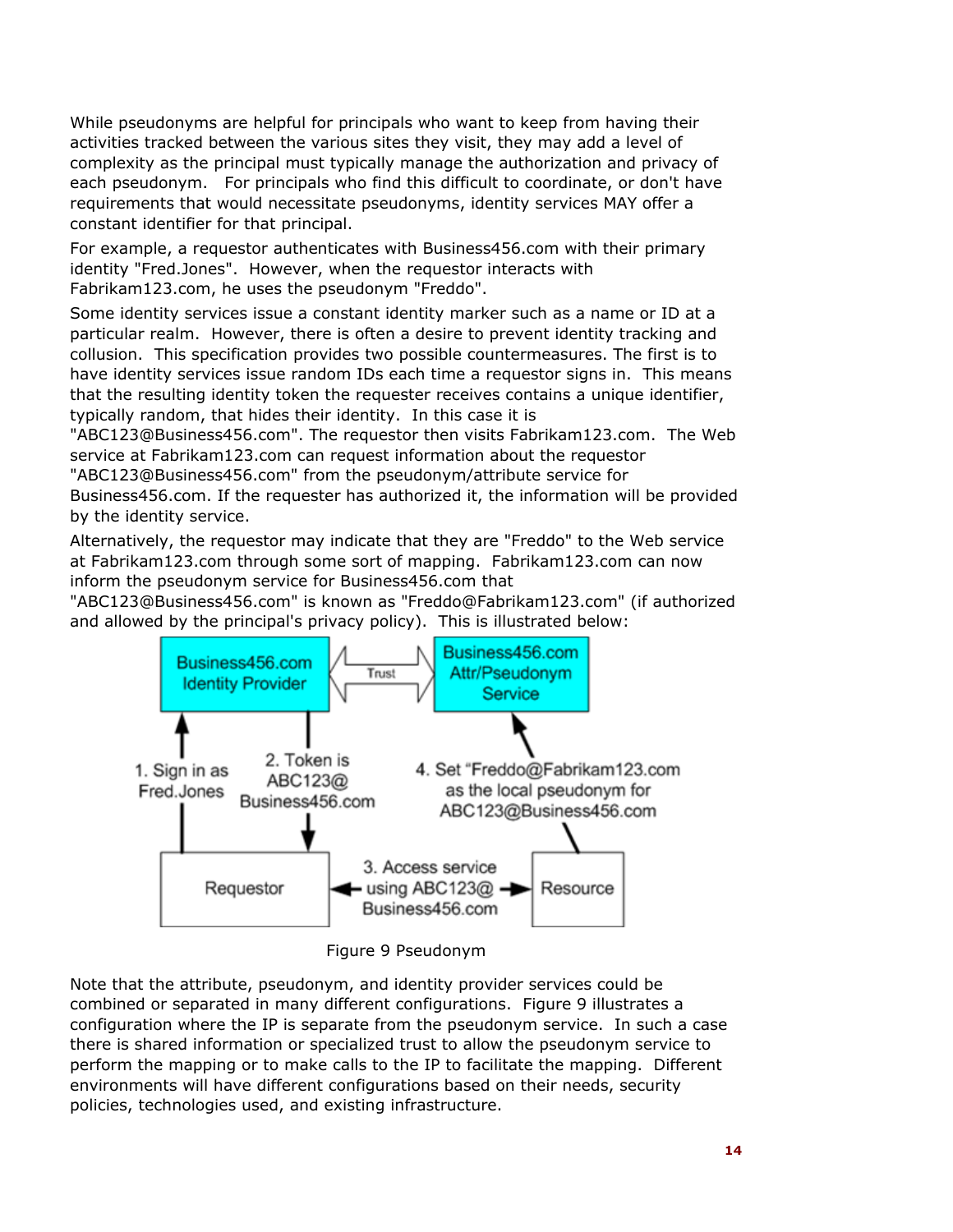The next time the requestor signs in to Business456.com Identity Provider, they might be given a new identifier like "XYZ321@Business456.com". This is possible because the pseudonym service interacts with the IP and is authorized and allowed under the principal's privacy policy to perform this action. Since Business456.com Identity Provider received the mapping, The Web service at Fabrikam123.com can now request a local pseudonym for XYZ321@Business456.com and be told "Freddo@Fabrikam123.com" (note that later in this section a mechanism for directly returning the pseudonym by the IP is discussed). The attribute service is able to do this because it has the ability to back-map "XYZ321@Business456.com" into a known identity at Business456.com which has associated with it pseudonyms for different realms. Figure 10 below illustrates this scenario:



Figure 10 Pseudonym - local id

Again, this is possible because the pseudonym service interacts with the IP and is authorized and allowed under the principal's privacy policy to perform this action.

Now the service can map the given access name to a local name which can be used to obtain data stored within the local realm on behalf of the requestor as illustrated below:



Figure 11 Pseudonym - local realm

Alternatively, the Identity Provider (or STS) can operate hand-in-hand with the pseudonym service. That is, the requestor asks its Identity Provider (or STS) for a token to a specified trust realm or resource/service. The STS looks for pseudonyms and issues a token which can be used at the specified resource/service as illustrated in figure 12 below: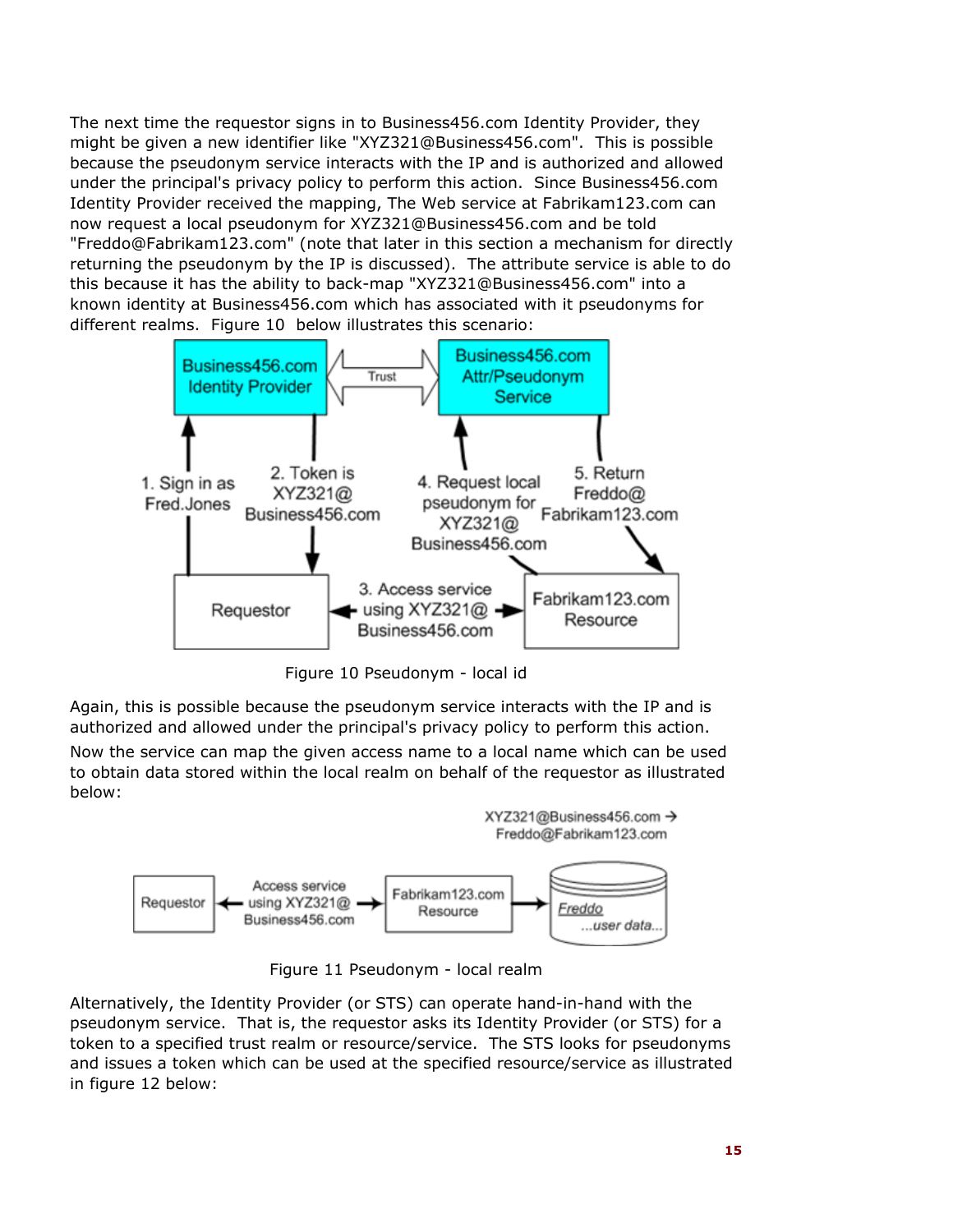

Figure 11 Pseudonym – token acceptance

### **2.4. Summary**

In summary, this specification extends the WS-Trust model to allow attributes and pseudonyms to be integrated into the token issuance mechanism to provide federated identity mapping mechanisms. Figure 13 below illustrates the key aspects of this new model:



Figure 13 Pseudonym Issuance

As shown above Principals request security tokens from Identity Providers and security token services. As well, Principals MAY send sign-out requests (either explicitly or implicitly) indicating that cached or state information can be flushed immediately. Principals request tokens for resources/service using the mechanisms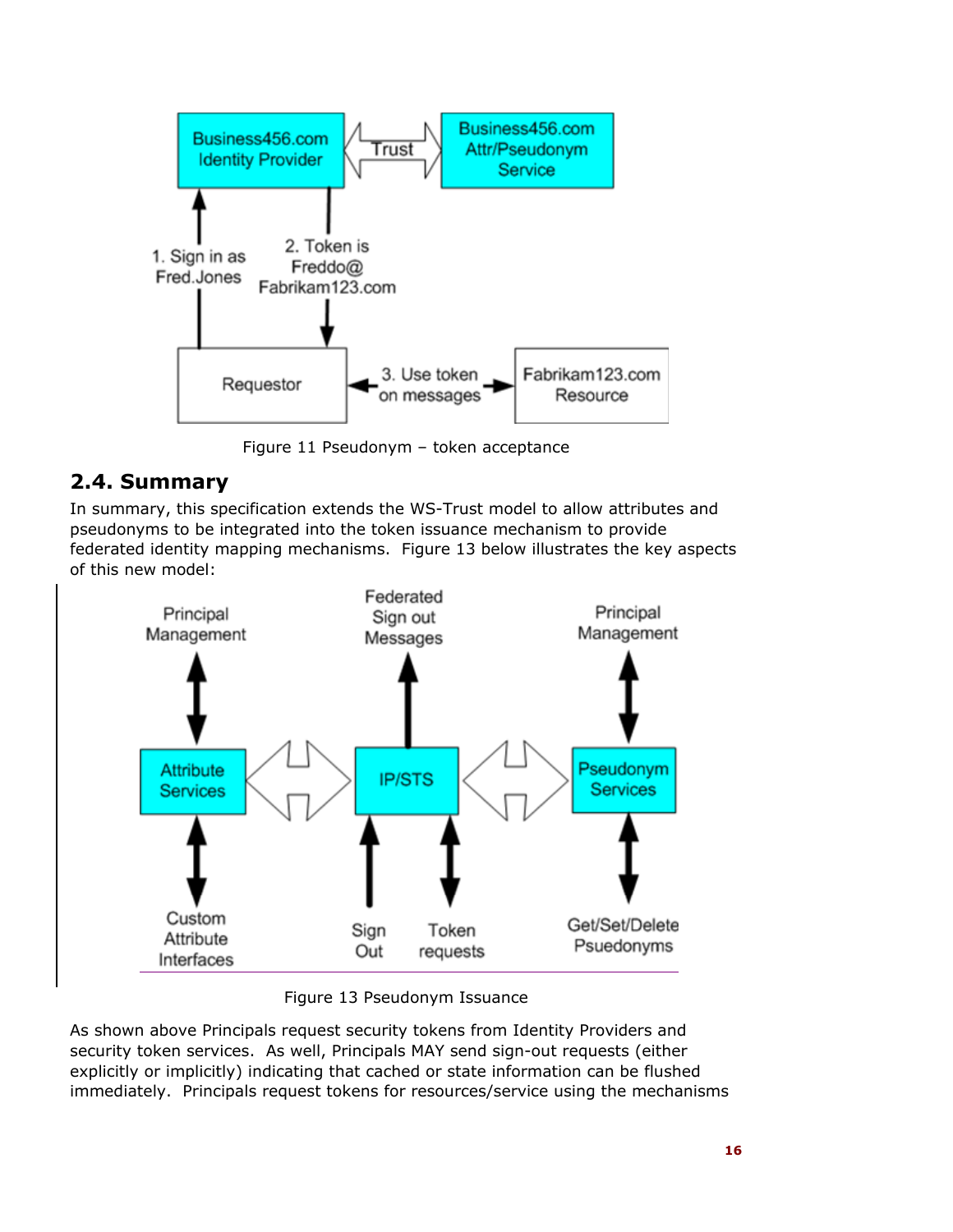described in WS-Trust and the issued tokens may either represent the principals' primary identity or some pseudonym appropriate for the scope. The Identity Provider (or STS) sends messages to interested (and authorized) recipients. Principals are associated with the attribute/pseudonym services and attributes and pseudonyms are added and used.

In the sections that follow, additional details are provided on different aspects of this model.

# **3. Federation Metadata**

Participation in a federation requires knowledge of metadata such as policies and potentially even WSDLs and schemas for the services within the federation. Additionally, in many cases mechanisms are needed to identify the Identity Provider, security token services, and attribute/pseudonym services for the target of a given policy (e.g. a Web service).

A variety of mechanisms MAY be used to acquire this metadata including:

- 1. The metadata is included in messages
- 2. Parties ask each other for the metadata
- 3. Previously exchanged metadata is remembered
- 4. Parties have preconfigured metadata, e.g. they "just know" possibly including in a "hard-coded" security token or policy.

# **3.1. WS-Policy and WS-MetadataExchange**

To obtain and supply the information described above, this specification builds on the foundations outlined in WS-Policy and WS-MetadataExchange<sup>[1]</sup> to describe and acquire metadata. Readers should familiarize themselves with these specifications.

The mechanisms for the first three approaches above are defined in the WS-MetadataExchange specification.

# **3.2. Related Services**

When a Web service describes its' policy, it MAY want to indicate where requestors can obtain security tokens in order to satisfy the services claims requirements.

To do this, this specification extends the mechanisms defined in WS-PolicyAssertions to define a <wsse:RelatedService> assertion.

The following table defines new service types for use with the <wsse:RelatedService> assertion:

| <b>QName</b>    | <b>Description</b>                                                  |
|-----------------|---------------------------------------------------------------------|
| wsse:ServiceIP  | This is used to identify a related Identity Provider (IP).          |
| wsse:ServiceSTS | This is used to identify a related security token service<br>(STS). |
| wsse:ServiceAS  | This is used to identify a related attribute service.               |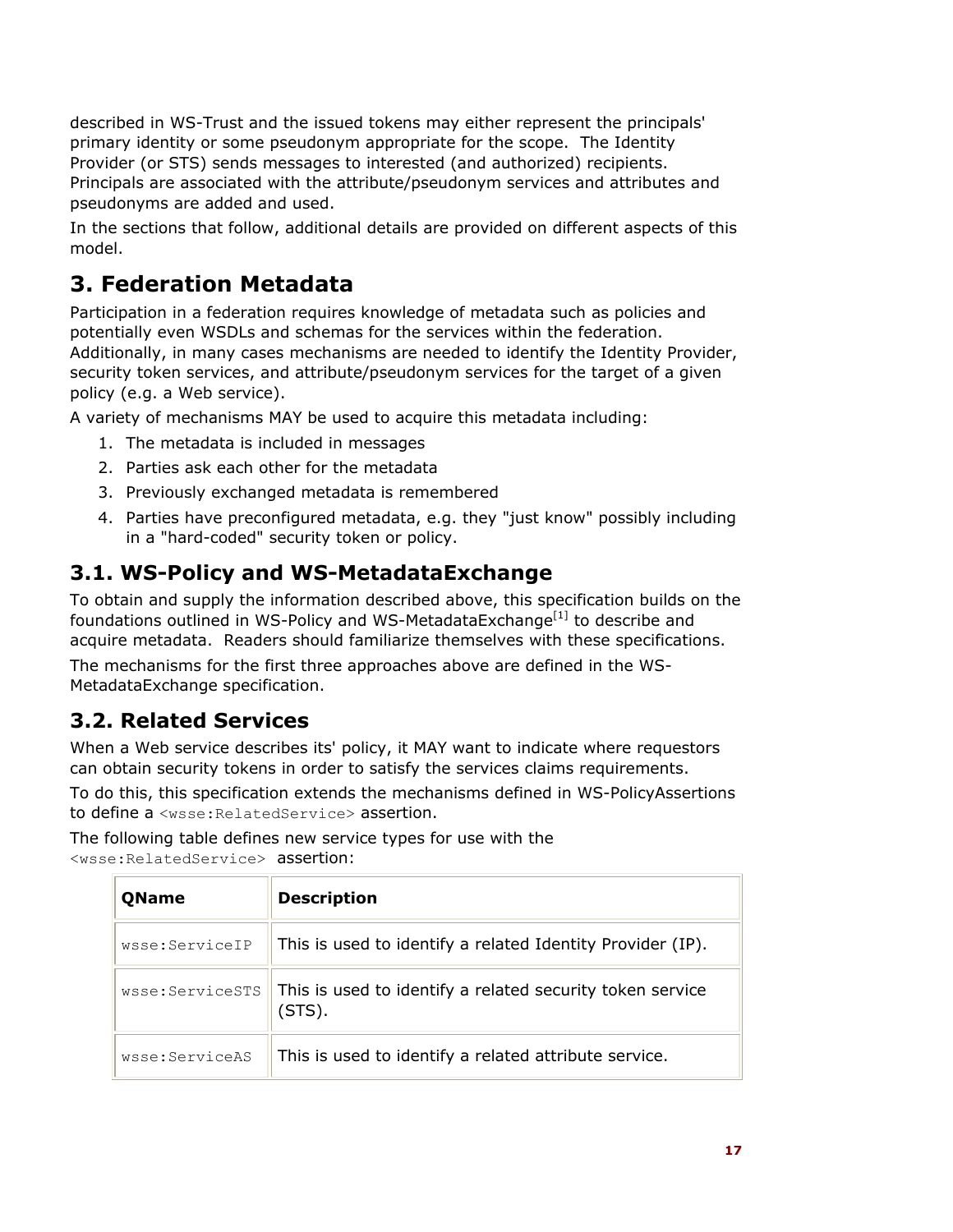$w$ sse: ServicePS  $\parallel$  This is used to identify a related pseudonym service.

The following represents an overview of the syntax of the  $\langle$ wsse:RelatedService> element:

```
<wsse:RelatedService wsse:ServiceType="..."> 
     Endpoint-reference
```

```
</wsse:RelatedService>
```
The following describes elements and attributes used in a <wsse: RelatedService> element.

#### /RelatedService

This assertion specificies a related service for the policy subject. The content (type) of this element is the same as an endpoint reference as defined in WS-Addressing.

#### /RelatedService/@wsse:ServiceType

This required QName attribute indicates the type of service. The table above lists the pre-define service types, but XML namespaces can be used to define other service types.

The following example illustrates a policy using the <wsp: RelatedService> assertion:

```
<wsp:Policy> 
     <wsse:RelatedService wsse:ServiceType="wsse:ServiceIP"> 
         Endpoint-reference 
     </wsse:RelatedService> 
     <wsse:RelatedService wsse:ServiceType="wsse:ServiceAS"> 
         Endpoint-reference 
     </wsse:RelatedService> 
     <wsse:RelatedService wsse:ServiceType="wsse:ServicePS"> 
         Endpoint-reference 
     </wsse:RelatedService> 
     ...
```
</wsp:Policy>

# **4. Sign-Out**

The purpose of a *federated sign-out* is to clean up any cached state and security tokens that may exist within the federation. That is, sign-out notification serves as a hint that it is OK to flush cached data (such as security tokens) or state information for a specific principal. Depending on the type of application that is being used to sign-out, the process varies. For example, the implication of sign-out on currently active transactions is undefined and is resource-specific.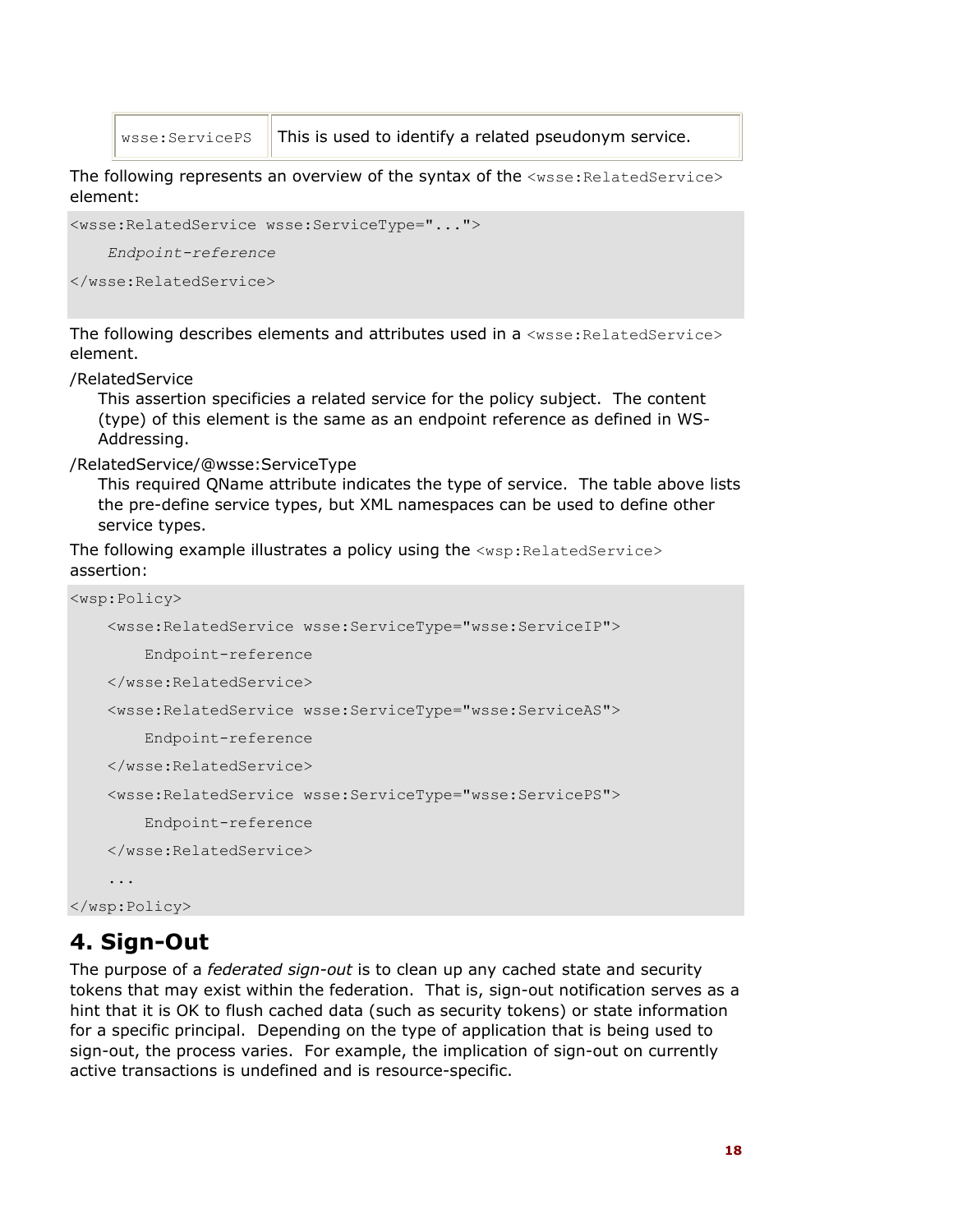The exact mechanisms used for sign-out varies depending on the profile being used. In some cases, formal sign-out is implicit or not required. This section defines messages that MAY be used by profiles for explicit sign-out.

In general, sign-out messages are unreliable and correct operation must be ensured in their absence (i.e., the messages serve as hints only). Consequently, these messages must also be treated as idempotent since multiple deliveries could occur.

When sign-out is supported, it is typically provided as part of the IP/STS as it is usually the central processing point.

### **4.1. Sign-Out Message**

The sign-out mechanism allows requestors to send a message to its IP/STS indicating that the requester is initiating a termination of the SSO. That is, cached information or state information can safely be flushed. This specification provides sign-out functions and it MAY be used, but the expected usage is that only token issuance and message security will be used.

For SOAP, the action of this message is as follows:

http://schemas.xmlsoap.org/2003/07/Federation#SignOut

The following represents an overview of the syntax of the  $\langle$ SignOut> element:

```
<wsse:SignOut wsu:Id="..."> 
     <wsse:Realm>...</wsse:Realm> 
     <wsse:SignOutBasis>...<wsse:SignOutBasis> 
</wsse:SignOut>
```
The <wsse:SignOut> message SHOULD be signed the requestor to prevent tampering and the signature SHOULD contain a timestamp to help prevent replay attacks.

The following describes elements and attributes used in a  $\langle$ wsse:SignOut> element.

/SignOut

This element represents a sign-out message.

/SignOut/Realm

This optional element specifies the "realm" to which the sign-out applies and is specified as an Endpoint Reference. If no realm is specified, then it is assumed that the recipient understands or assigns a fixed realm.

/SignOut/SignOutBasis

The contents indicate the principal that is signing out. Note that any security token or security token reference MAY be used here and multiple tokens MAY be specified. That said, it is expected that the <UsernameToken> will be the most common. Note that a security token or security token reference MUST be specified.

/SignOut/@wsu:Id

This optional attribute specifies a string label for this element.

/SignOut/@{any}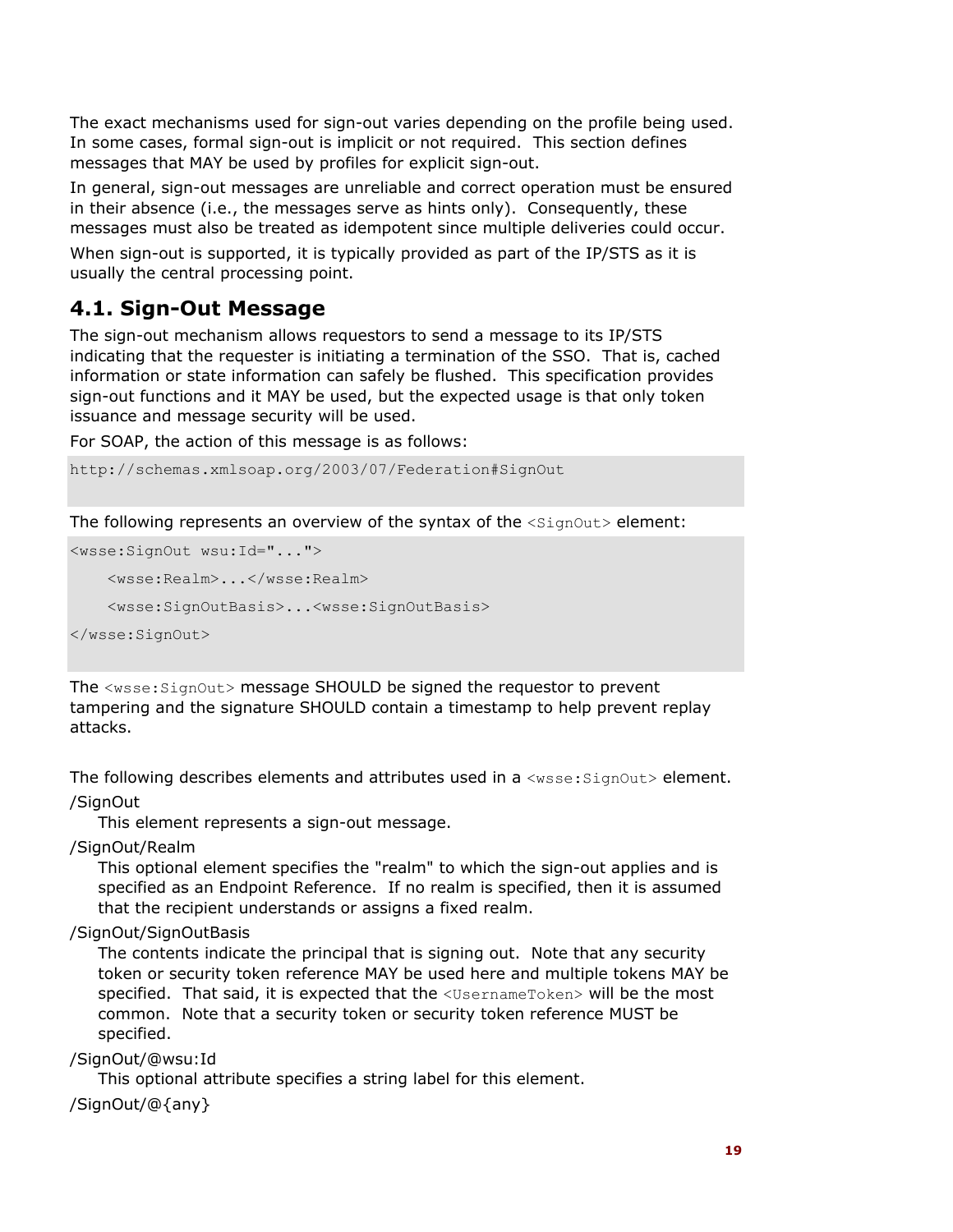This is an extensibility mechanism to allow additional attributes, based on schemas, to be added to the element.

#### /SignOut/{any}

 This is an extensibility mechanism to allow additional elements to be used. The <wsse:SignOut> message SHOULD be signed to prevent tampering and to prevent unauthorized sign-out messages (i.e., Alice sending a sign-out message for Bob without Bob's knowledge or permission). The signature SHOULD contain a timestamp to prevent replay attacks. it should be noted, however, that a principal MAY delegate the right to issue such messages on their behalf. The following represents an example of the  $\langle$ SignOut> message:

```
<S:Envelope> 
     <S:Header> 
          ... 
         <wsu:Timestamp wsu:Id="ts"> 
              ... 
         </wsu:Timestamp> 
         <wsse:Security> 
              <!-- Signature referecing IDs "ts" & "so" --> 
 ... 
         </wsse:Security> 
     </S:Header> 
     <S:Body> 
         <wsse:SignOut wsu:Id="so"> 
            <wsse:SignOutBasis> 
              <wsse:UsernameToken> 
                  <wsse:Username>NNK</wsse:Username> 
              </wsse:UsernameToken> 
            </wsse:SignOutBasis> 
         </wsse:SignOut> 
     </S:Body> 
</S:Envelope>
```
### **4.2. Federating Sign-Out Messages**

In many environments there is a need to take the messages indicating sign-out and distribute them across the federation, subject to authorization and privacy rules. Consequently, these messages result from when an explicit message is sent to the IP/STS (by either the principal or a delegate such as an IP/STS), or implicitly from an IP/STS as a result of some other action (such as a token request). In the case of the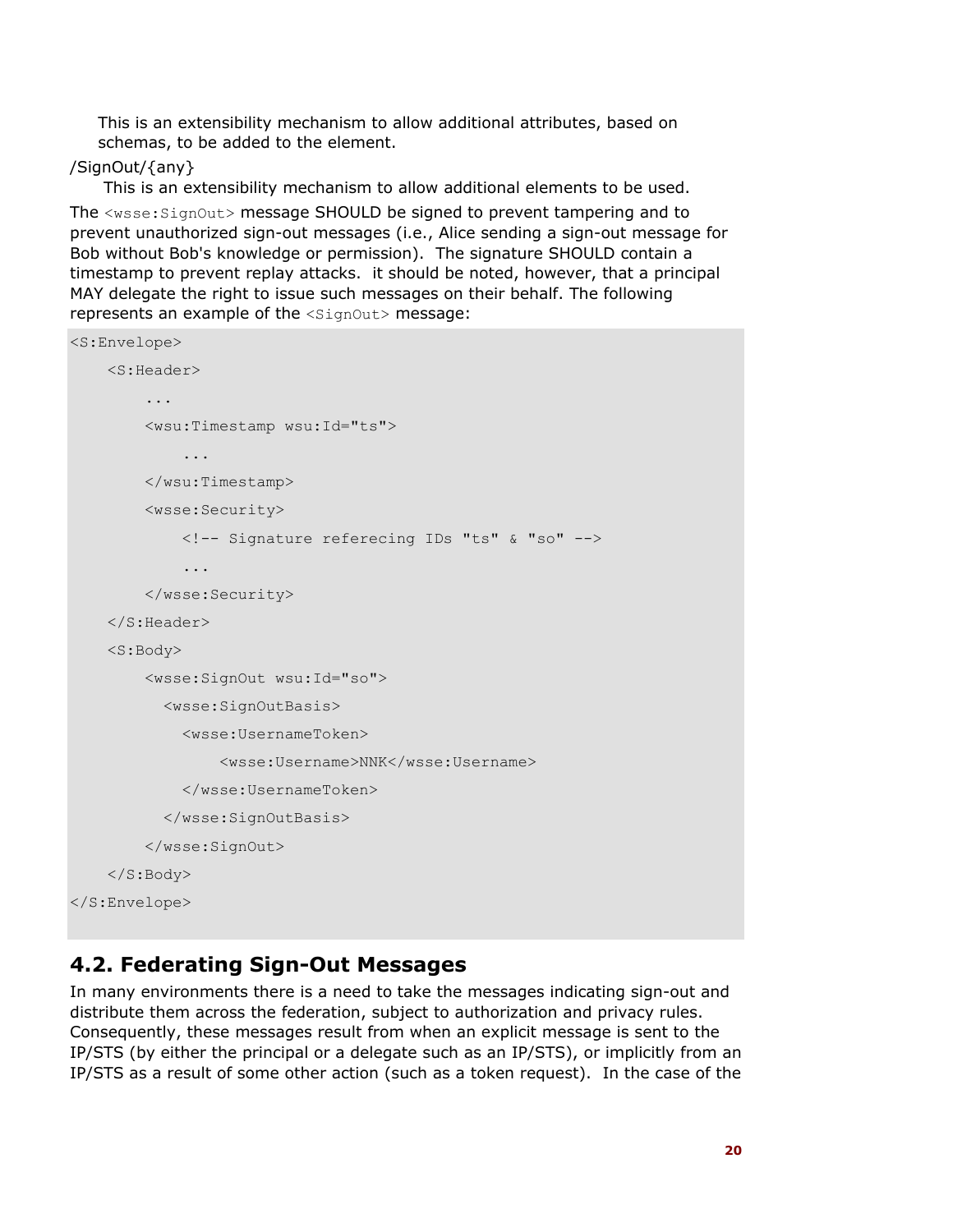latter, an IP/STS indicates via its policy if such messages are automatically generated by observing the following WS-Policy assertion:

<wsse:AutoSignOutMessages/>

In order to request federated sign-out messages, interested parties (subject to principal and service authorization/privacy rules) use the <RequestSSOMessages> and <CancelSSOMessages> messages as described below. These messages are sent to the endpoint described in the policy for IP/STS as indicated in the following policy assertion (or to the default IP/STS endpoint the assertion is not present);

<wsse:RequestSSOMessagesEndpoint>

...endpoint reference as described in WS-Addressing...

</wsse:RequestSSOMessagesEndpoint>

The result of a successful request is that all compliant SSO messages generated implicitly or explicitly are sent to the requesting endpoints if allowed by the authorization/privacy rules.

The following illustrates the syntax of the RequestSSOMessages element:

```
<wsse:RequestSSOMessages> 
     <wsa:EndpointReference>...</wsa:EndpointReference> 
     <wsse:Realm>...</wsse:Realm> 
     ...security tokens... 
</wsse:RequestSSOMessages>
```
The following describes elements and attributes illustrated above:

#### /RequestSSOMessages

This element is used to request federated SSO messages.

/RequestSSOMessages/wsa:EndpointReference

This required element indicates the endpoint to which messages are to be sent.

#### /RequestSSOMessages/Realm

This optional element specifies the "realm" to which the sign-out applies and is specified as an Endpoint Reference. If no realm is specified, then it is assumed that the recipient understands or assigns a fixed realm.

#### /RequestSSOMessages/… security tokens(s) …

The contents of these optional elements restrict messages to only the specified identities. Note that any security token or security token reference MAY be used here and multiple tokens MAY be specified. That said, it is expected that the <UsernameToken> will be the most common.

#### /RequestSSOMessages/@{any}

This is an extensibility mechanism to allow additional attributes, based on schemas, to be added to the element.

#### /RequestSSOMessages/{any}

This is an extensibility mechanism to allow additional elements to be used.

The following illustrates the syntax of the CancelSSOMessages element: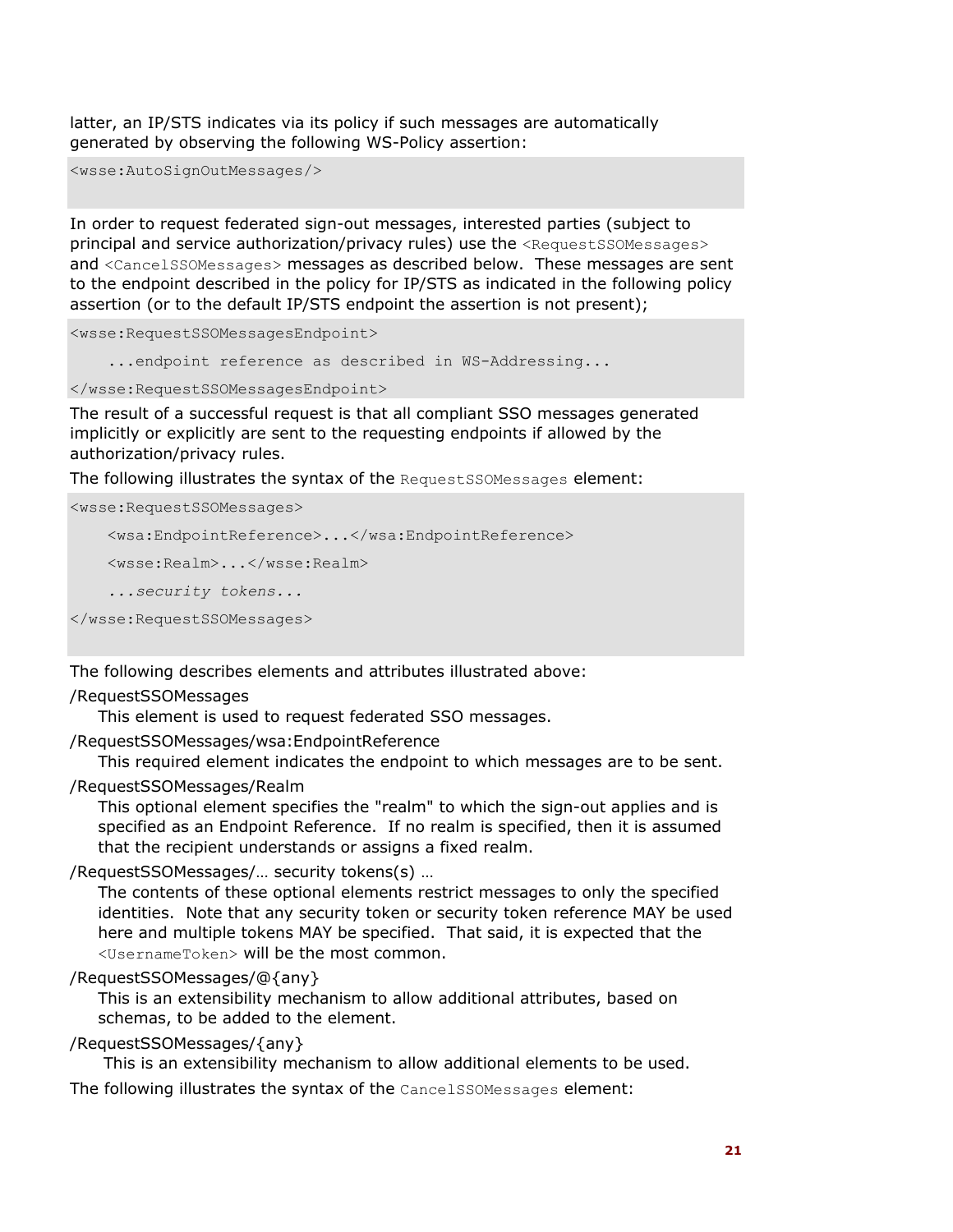```
<wsse:CancelSSOMessages>
```

```
 <wsa:EndpointReference>...</wsa:EndpointReference>
```

```
 <wsse:Realm>...</wsse:Realm>
```
*...security tokens...* 

</wsse:CancelSSOMessages>

The following describes elements and attributes illustrated above:

#### /CancelSSOMessages

This element is used to remove requests for SSO messages.

#### /CancelSSOMessages/wsa:EndpointReference

This required element indicates the endpoint to which message were to be sent.

#### /CancelSSOMessages/Realm

This optional element specifies the "realm" to which the sign-out applies and is specified as an Endpoint Reference. If no realm is specified, then it is assumed that the recipient understands or assigns a fixed realm.

#### /CancelSSOMessages/… security tokens(s) …

The contents of these optional elements select which SSO messages to cancel based on the specified identities. Note that any security token or security token reference MAY be used here and multiple tokens MAY be specified. That said, it is expected that the <UsernameToken> will be the most common.

#### /CancelSSOMessages/@{any}

This is an extensibility mechanism to allow additional attributes, based on schemas, to be added to the element.

#### /CancelSSOMessages/{any}

This is an extensibility mechanism to allow additional elements to be used.

The following example illustrates requesting SSO messages:

```
<wsse:RequestSSOMessages>
```

```
 <wsa:EndpointReference>
```
<wsa:Reference>http://business456.com/SSO

</wsa:Reference>

</wsa:EndpointReference>

<wsse:UsernameToken>

<wsse:Username>Nicholas</wsse:Username>

</wsse:UsernameToken>

</wsee:RequestSSOMessages>

# **5. Attribute Service**

Web services need to be able to obtain authorized data related to authorized requestors to provide richer experiences. This can be addressed by having an attribute service that requesters and services may use to access restricted information (subject to authorization and privacy rules) where access is only granted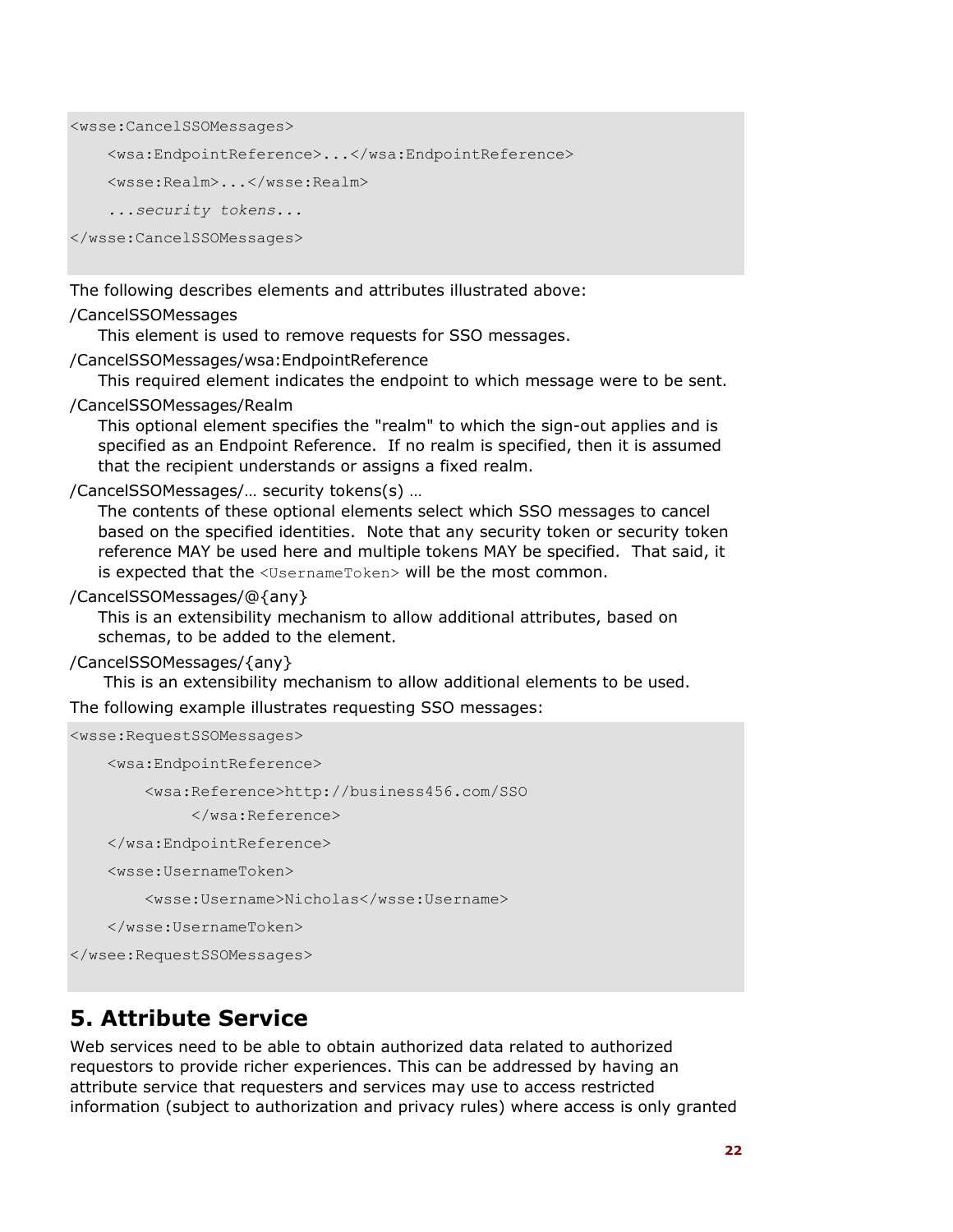to authorized services for any given attribute (or a separate service that has data available for such purposes).

Attribute stores and services most likely exist in some form already in service environments using service-specification protocols.

The figure below illustrates the conceptual namespace of an attribute service:



Service-specific organization

Figure 14 Attribute Service

An attribute service MAY leverage existing repositories and may provide some level of organization or context. That is, this specification makes no proposals or requirements on the organization of the data, just that a principal exist and be addressable using the mechanisms described here.

Principals represent any kind of resource, not just people. Consequently, the attribute mechanisms MAY be used to associate attributes with any resource, not just with identities. Said another way, principal identities represent just one class of resource that can be used by this specification.

A principal is one scope of attribute metadata to a particular subset of resources. That is, an attribute MAY have an associated scope to which it is applicable (possibly more than one resource/service), for example, nicknames used at specific sites. The scoping mechanism defined in WS-PolicyAttachment may be used to provide this capability.

It is expected that different attributes will be shared differently and require different degrees of privacy and protection. Consequently, each attribute expression SHOULD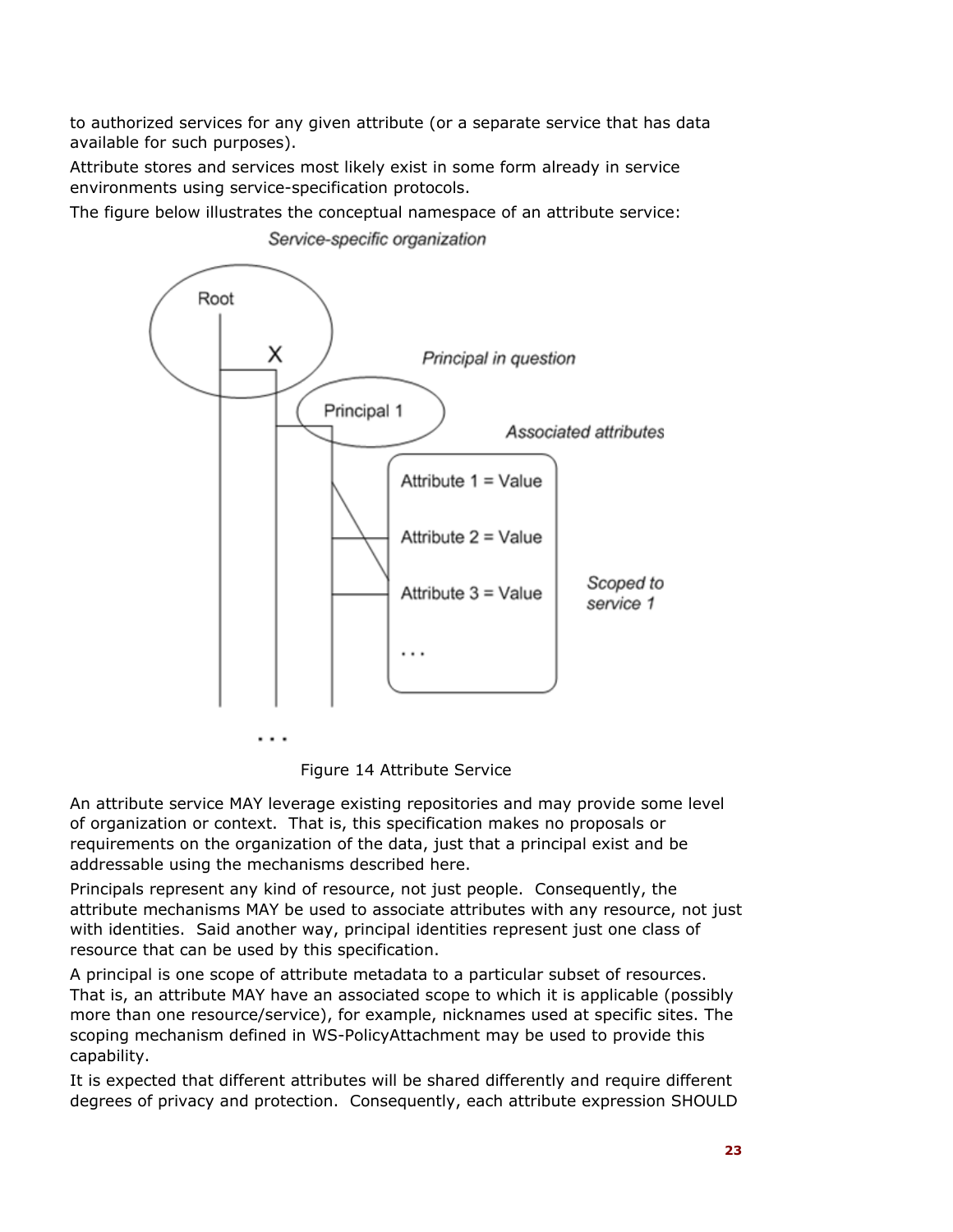be capable of expressing its own access control and privacy policy. As well, the access control and privacy policy SHOULD take into account the associated scope(s) and principals that can speak for the scope(s).

Different services MAY support different types of attribute services which MAY be identified via policy[2].

Each attribute store may support different subsets of the functionality as described above. The store's policy indicates what functionality it supports.

### **5.1. UDDI as an Attribute Store**

Services that are compliant with WS-Federation MAY also expose their attribute stores as UDDI endpoints. For UDDI to be used as an attribute store, one must know not only the endpoint address of the specific UDDI registry that acts as the store, but also how WS-Federation maps to the UDDI data model.

As section 3.2 describes, a given web service may advertise related attribute stores using the RelatedService policy assertion. To indicate that the attribute store can be accessed using the UDDI protocol, the RelatedService MUST indicate the version-specific UDDI portType name inside the endpoint reference. The following illustrates a RelatedService policy assertion that references a UDDI v2 endpoint:

```
<wsse:RelatedService Type="wsse:ServiceAS" 
    xmlns:uddi="urn:uddi-org:inquiry_v2"> 
   <wsa:Address>http://www.fabrikam123.com/users</wsa:Address> 
   <wsa:PortType>uddi:Inquire</wsa:PortType>
```
#### </wsse:RelatedService>

In terms of mapping the data model of a WS-Federation attribute store to the UDDI data model, each principal is expected to have a unique tModel that is queryable via UDDI and may have associated attributes that are also queryable. To distinguish tModels that represent WS-Federation principals from other entities in the registry, this specification defines a classification tModel (Principal Attribute Taxonomy tModel) that all principal tModels must carry in its categoryBag.

#### **Principal Attribute taxonomy tModel:**

UDDI v1 and v2 key:uuid:1a7d9432-22e9-3377-a609-fcde7930cab4 UDDI v3 key: uddi:schemas.xmlsoap.org:federatedprincipalattribute:2003\_06

Each related set of attributes for a principal are saved in one tModel and are listed in the categoryBag of that tModel using references to the Principal Attribute taxonomy tModel. Each attribute, is then a keyedReference in the categoryBag of the tModel with the tModelKey below and the attribute name maps to the keyName attribute and the attribute value maps to the keyValue attribute

```
<uddi:keyedReference xmlns:uddi="urn:uddi-org:api_v2" 
     tModelKey="uuid:1a7d9432-22e9-3377-a609-fcde7930cab4" 
     keyName="AttributeName" 
     keyValue="AttributeValue"/>
```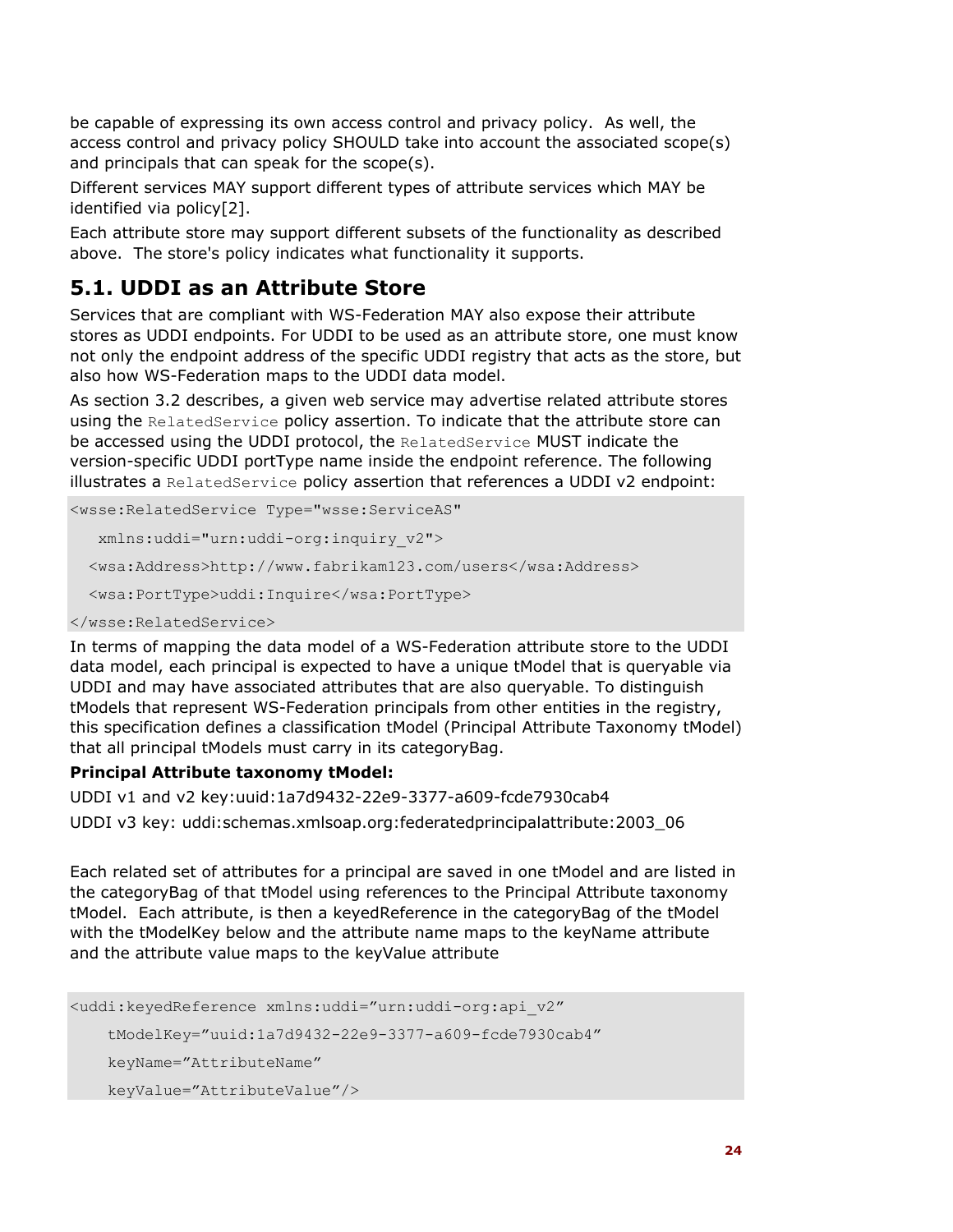It is important to note that the access to the attributes on the tModel is determined by the policy of the UDDI registry where they are published. By default, most UDDI registries allow read access to all UDDI meta data to all users authorized to the registry. To restrict access to the tModel it is then necessary for the implementation of UDDI being used to have the capability to apply a user specified access control policy using mechanisms from WS-Policy attachment.

A policy aware registry could restrict access to the tModel by applying the policy attached to the tModel in the categoryBag of the tModel. WS-Policy Attachment defines the attachment of a given policy at a URL as follows (where uuid:0b1b5a47 bebf-3b7d-9802-f2dd80a91ade is the tModelKey for the WS-Policy Attachment category system):

<uddi:keyedReference xmlns:uddi="urn:uddi-org:api\_v2" keyName="Policy expression for access to this tModel" keyValue="http://www.example.com/mytmodel/policy" tModelKey="uuid:0b1b5a47-bebf-3b7d-9802-f2dd80a91ade" />

Using the relatedService reference, these attributes contained in the tModels are found using the UDDI businessService that is returned from the query to the RelatedService above. This businessService SHOULD contain one or more bindings to tModels which include the attributes for the principal. To obtain the attributes, subsequent get tModel requests should be issued to the tModelKeys representing each the tModel for each attribute set for the principal.

# **6. Pseudonym Service**

The pseudonym service is a special type of attribute service which maintains alternate identity information (and optionally associated tokens) for principals in the attribute service.

Pseudonym services may exist in some form already in service environments using service-specification protocols. This specification defines an additional, generic, interface to these services for interoperability with Web services.

The figure below illustrates the conceptual namespace of a pseudonym service: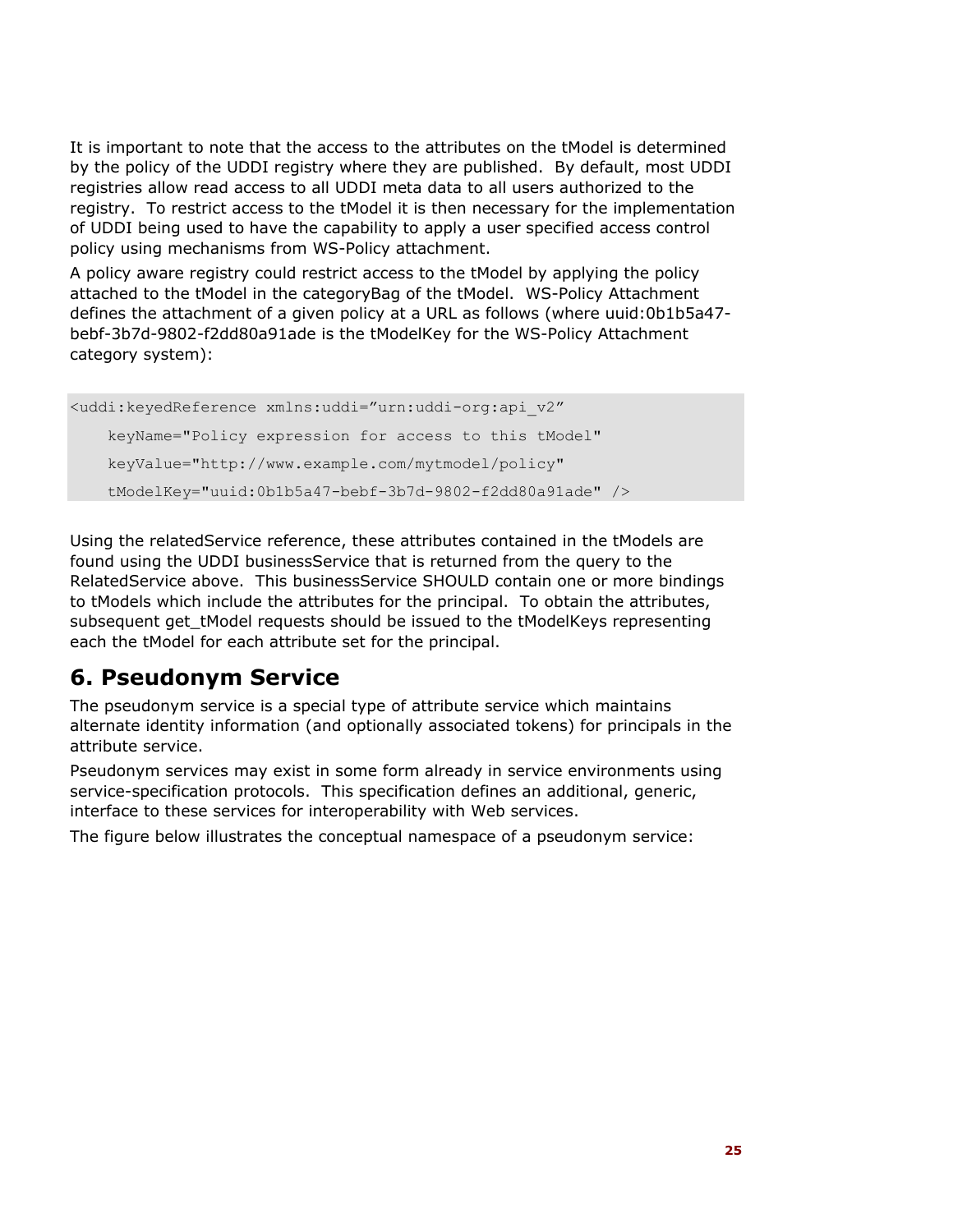

Figure 15 Pseudonym Service

The service MAY provide some level of organization or context. That is, this specification makes no proposals or requirements on the organization of the data, just that a principal exist and be addressable using the mechanisms described here.

Within the namespace principals are associated and a set of zero or more pseudonyms defined. Each pseudonym MAY be scoped, that is, each pseudonym may have a scope to which it applies (possibly more than one resource/service).

A pseudonym MAY have zero or more associated security tokens. This is an important aspect because it allows an IP to directly return the appropriate token for specified scopes. For example, when Fred.Jones requested a token for Fabrikam123.com, his IP could have returned the Freddo identity directly allowing the requestor to pass this to Fabrikam123. This approach is more efficient and allows for greater privacy options.

It is expected that different pseudonyms may have different access control and privacy policies for each subject that needs. Consequently, each pseudonym SHOULD be capable of expressing its own access control and privacy policy via WS-Policy. As well, the access control and privacy policy SHOULD take into account the associated scope(s) and principals that can speak for the scope(s).

Pseudonym services MUST support the following interfaces for getting, setting, and deleting pseudonyms: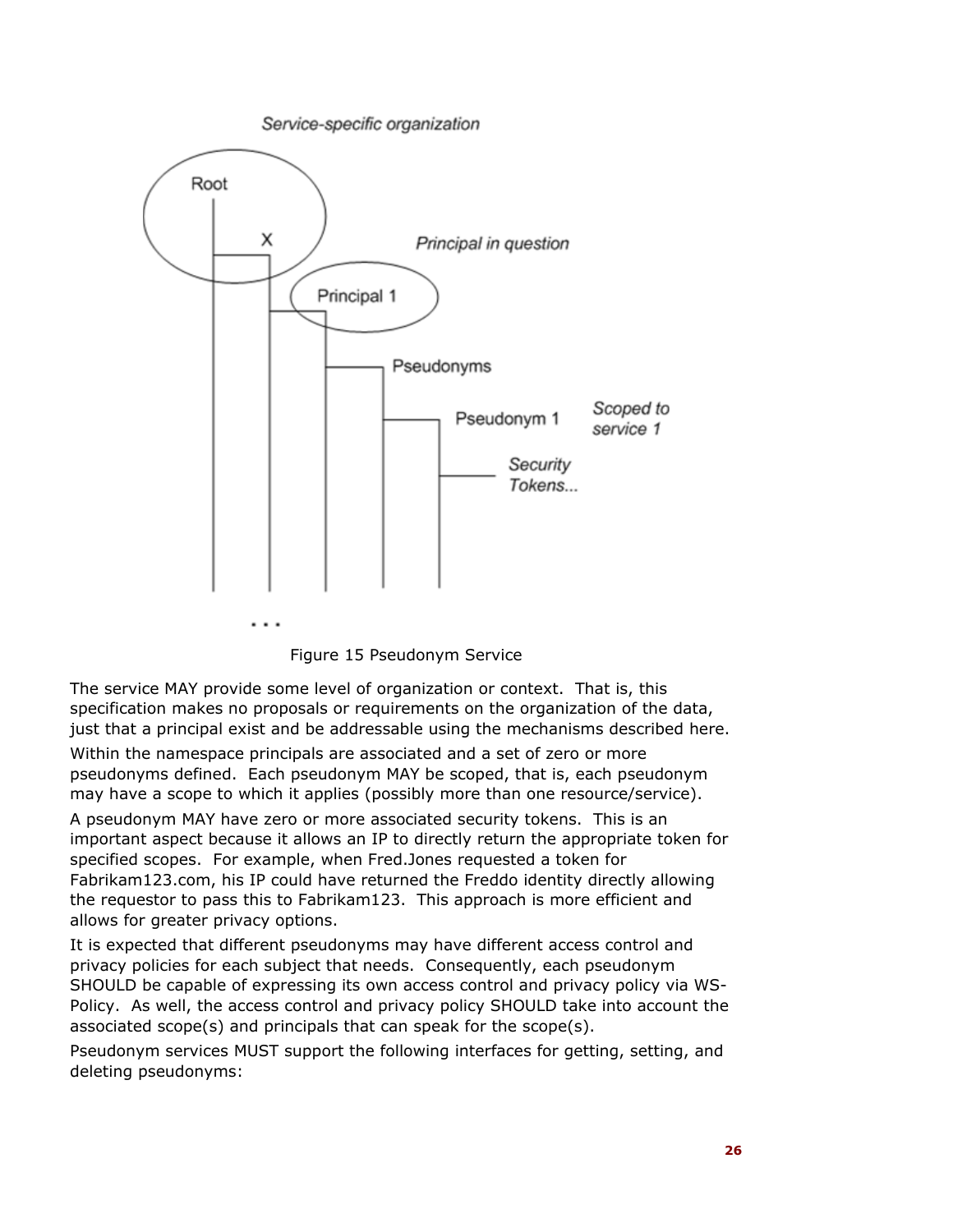### **6.1. Getting Pseudonyms**

Pseudonyms are requested from a pseudonym service using the <wsse:GetPseudonym> request.

The syntax for the  $\leq$ wsse: GetPseudonym> element is as follows:

```
<wsse:GetPseudonym> 
     <wsse:PseudonymBasis>...</wsse:PseudonymBasis> 
     <wsse:RelativeTo>...</wsse:RelativeTo>
```

```
</wsse:GetPseudonym>
```
The following describes elements and attributes used in a <wsse:GetPseudonym> element.

/GetPseudonym

This element indicates a request for a pseudonym based on given identity information.

/GetPseudonym/PseudonymBasis

This element specifies a security token or security token reference identifying the known identity information.

/GetPseudonym/RelativeTo

The required element indicates the scope for which the pseudonym is requested. This element has the same type as <wsp: AppliesTo>.

Pseudonyms are returned in the <wsu:GetPseudonymResponse> element as follows:

<wsse:GetPseudonymResponse>

```
 <wsee:RelativeTo>...</wsee:RelativeTo>
```
<wsse:Pseudonym>

<wsu:Expires>...</wsu:Expires>

<wsse:SecurityToken>...</wsse:SecurityToken>

<wsse:ProofToken>...</wsse:ProofToken>

...

</wsse:Pseudonym>

</wsse:GetPseudonymResponse>

The following describes elements and attributes used in a <wsse:GetPseudonymResponse> element.

#### /GetPseudonymResponse

The element indicates a returned pseudonym. Either this or a Fault is returned.

/GetPseudonymResponse/RelativeTo

The required element indicates the scope to which the pseudonym applies. This element has the same type as <wsp:AppliesTo>.

/GetPseudonymResponse/Pseudonym

This element represents a pseudonym for a principal.

/GetPseudonymResponse/Pseudonym/wse:Expires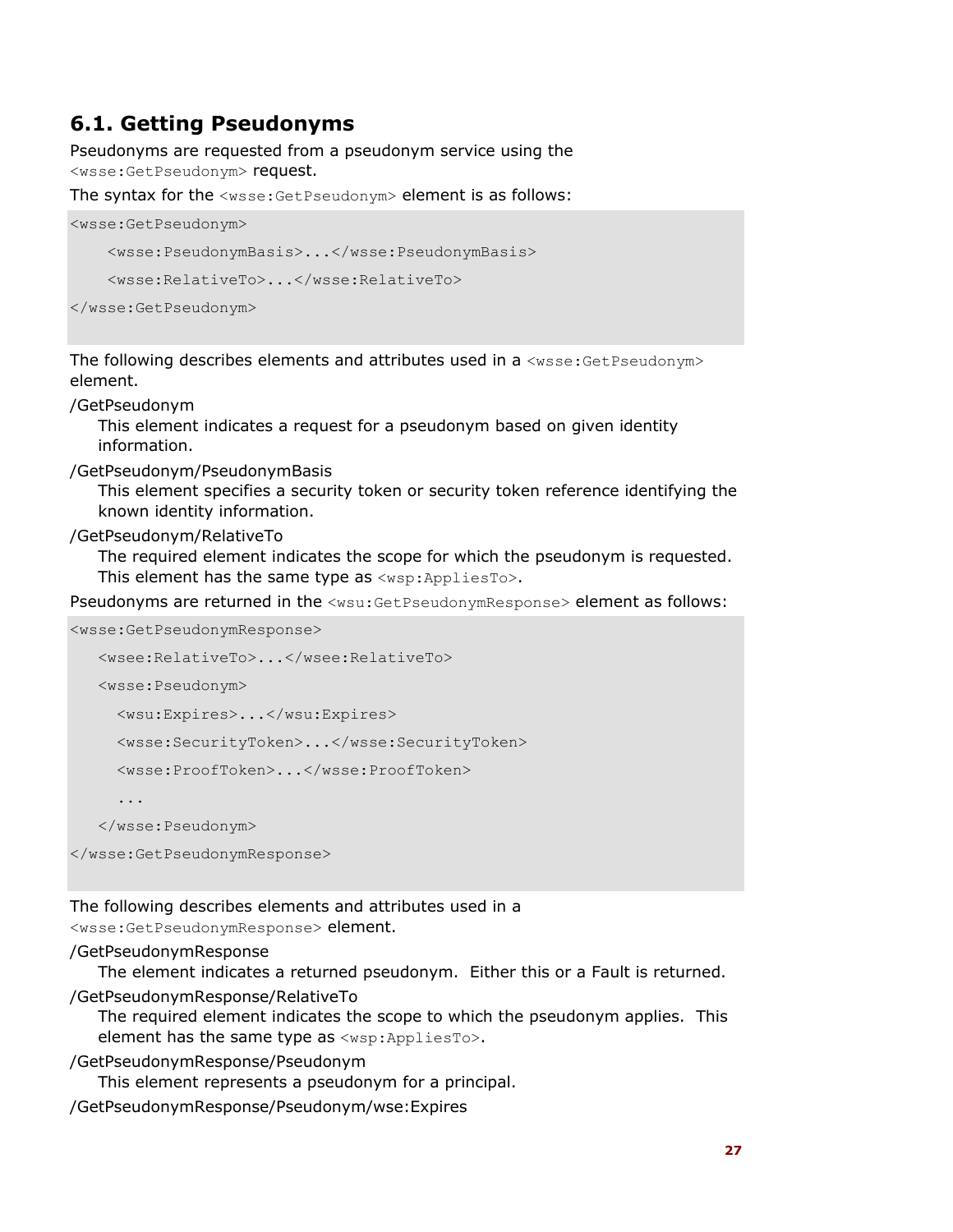This optional element indicates the expiration of the pseudonym.

/GetPseudonymResponse/Pseudonym/SecurityToken

This optional element indicates a security token for the scope. Note that multiple tokens MAY be specified.

/GetPseudonymResponse/Pseudonym/ProofToken

This optional element indicates a proof token for the scope. Note that multiple tokens MAY be specified.

/GetPseudonymResponse/Pseudonym/{any}

This is an extensibility mechanism to allow additional information to be specified within the pseudonym.

For example, the following example obtains the "Nick" pseudonym of the principal identified by http://www.fabrikam123.com/NNK.

```
<S:Envelope> 
   ... 
   <S:Body> 
     <wsse:GetPseudonym> 
         <wsse:PseudonymBasis> 
              <wsse:BinarySecurityToken>...<wsse:BinarySecurityToken> 
         <wsse:PseudonymBasis> 
         <wsse:RelativeTo> 
            <wsa:Address> 
                  http://www.fabrikam123.com/NNK</wsa:Address> 
         </wsse:RelativeTo> 
     </wsse:GetPseudonym> 
   </S:Body> 
</S:Envelope>
```
### A sample response might be as follows:

```
<S:Envelope> 
   ... 
   <S:Body> 
     <wsse:GetPseudonymResponse> 
         <wsse:RelativeTo> 
              <wsp:Address URI="http://www.busines456.com"/> 
         </wsse:RelativeTo> 
         <wsse:Pseudonym> 
            <wsu:Expires>2003-12-10T09:00Z</wsu:Expires> 
            <wsse:SecurityToken>... 
               </wsse:SecurityToken>
```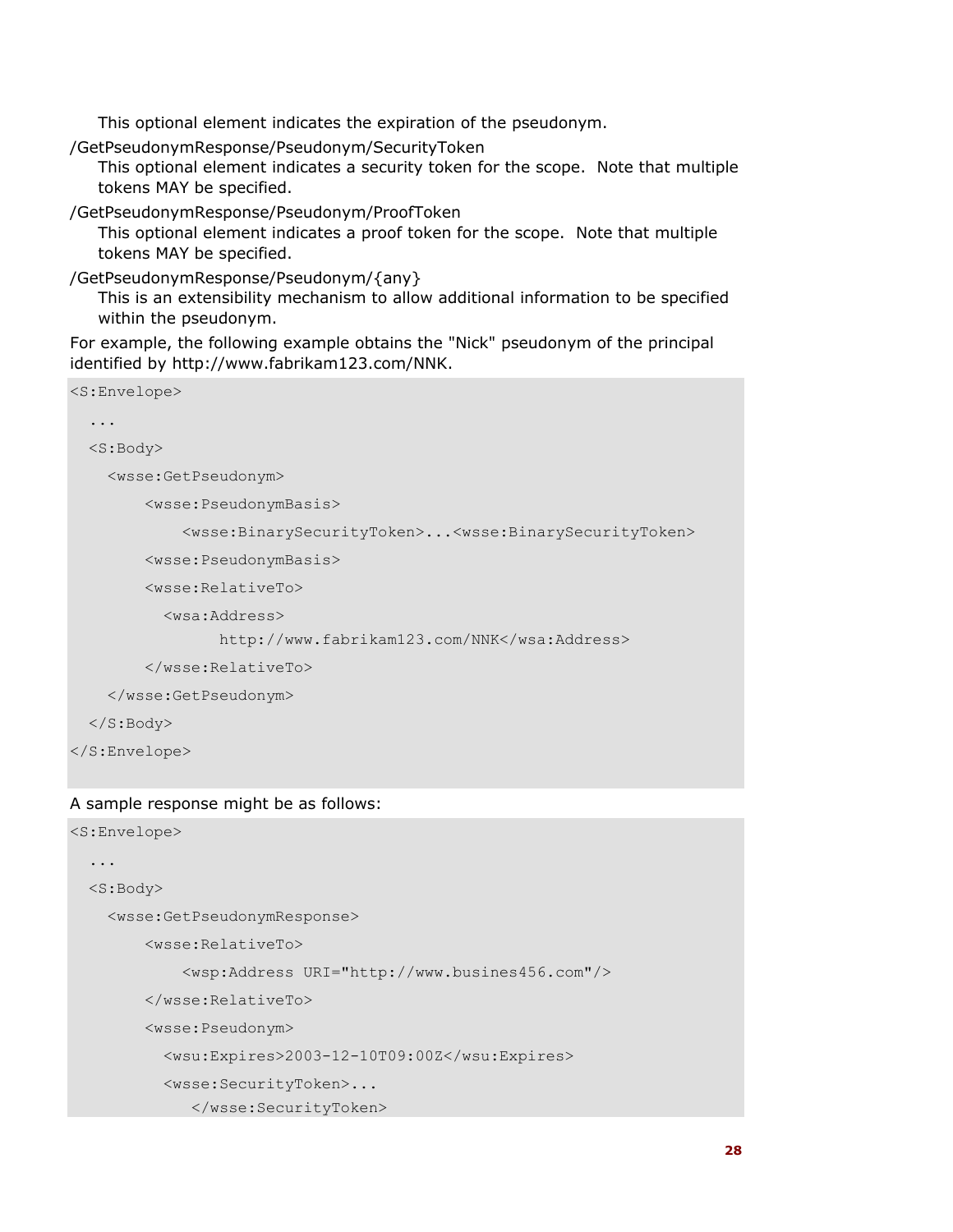```
 <wsse:ProofToken>...</wsse:ProofToken> 
         </wsse:Pseudonym> 
     </wsse:GetPseudonymResponse> 
   </S:Body> 
</S:Envelope>
```
### **6.2. Setting Pseudonyms**

Pseudonyms are updated in a pseudonym service using the <wsse: SetPseudonym> request.

The syntax for the <wsse:SetPseudonym> element is as follows:

<wsse:SetPseudonym>

```
 <wsse:PseudonymBasis>...</wsse:PseudonymBasis>
```
<wsse:RelativeTo>...</wsse:RelativeTo>

<wsse:Pseudonym>...</wsse:Pseudonym>

```
</wsse:SetPseudonym>
```
The following describes elements and attributes used in a  $\langle$ wsse: SetPseudonym> element.

/SetPseudonym

This element indicates a pseudonym update request.

/SetPseudonym/PseudonymBasis

This element specifies a security token or security token reference indicating the token used as the basis for the pseudonym mapping.

/SetPseudonym/RelativeTo

The required element indicates the scope to which the pseudonym applies. This element has the same type as <wsp: AppliesTo>.

/SetPseudonym/Pseudonym

The required element specified the value of the pseudonym. If a pseudonym is present for the scope, it is replaced.

The result is returned in a <wsu: SetPseudonymResponse> element as follows:

<wsse:SetPseudonymResponse/>

The following describes elements and attributes used in a

<wsse:SetPseudonymResponse> element.

/SetPseudonymResponse

The element indicates a successful response to a pseudonym update request. Either this or a Fault is returned.

The following example sets the "Nick" pseudonym of the principal identified by http://www.fabrikam123.com/NNK.

<S:Envelope>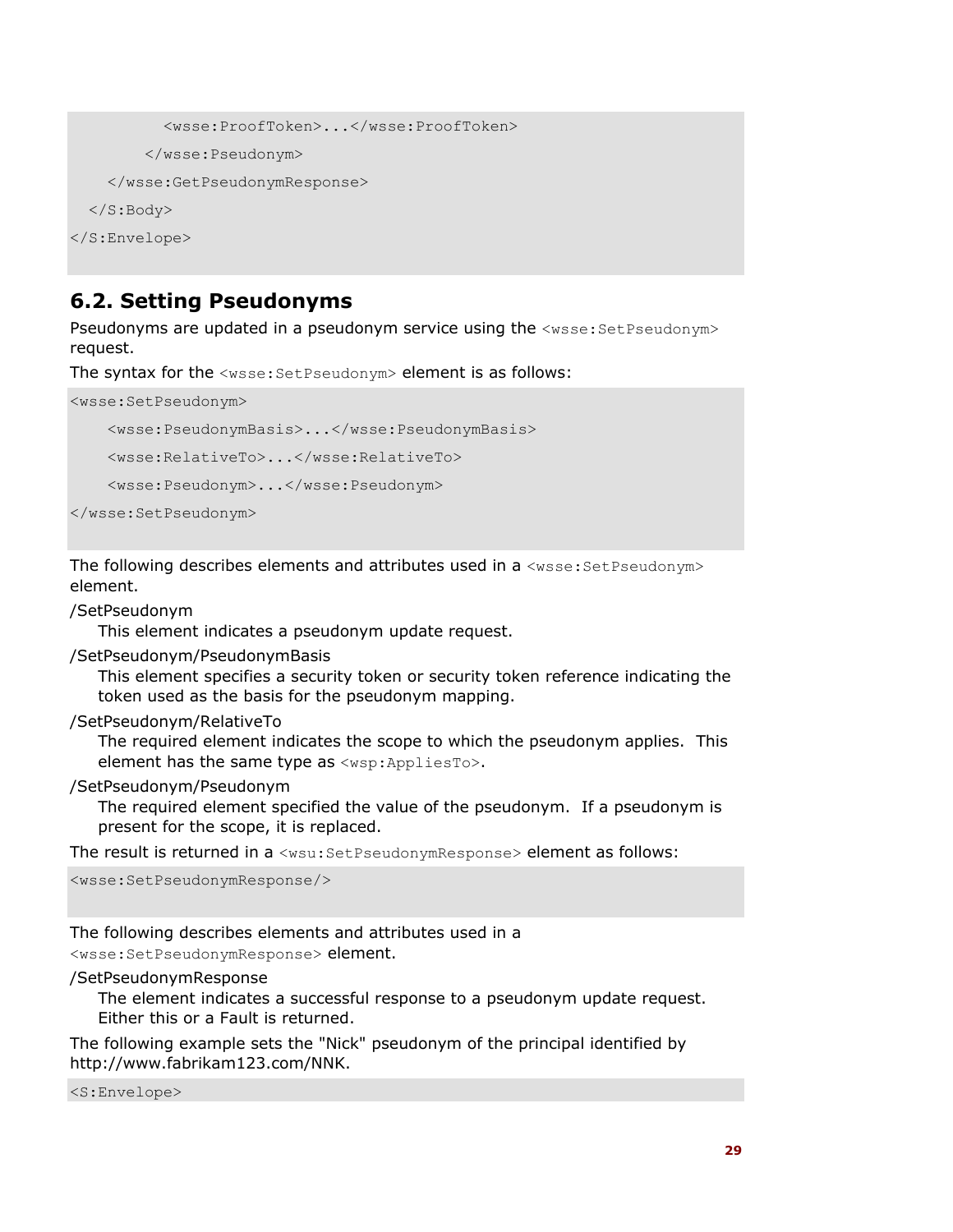```
 ... 
 <S:Body> 
   <wsse:SetPseudonym> 
       <wsse:PseudonymBasis> 
            <wsse:BinarySecurityToken>...<wsse:BinarySecurityToken> 
       <wsse:PseudonymBasis> 
       <wsse:RelativeTo> 
         <wsa:Address> 
                http://www.fabrikam123.com/NNK</wsa:Address> 
       </wsse:RelativeTo> 
       <wsse:Pseudonym> 
         <wsse:SecurityToken> 
              <wsse:UsernameToken> 
                   <Username> "Nick" </Userename> 
              </wsse:UsernameToken> 
         </wsse:SecurityToken> 
         <wsse:ProofToken>...</wsse:ProofToken> 
       </wsse:Pseudonym> 
   </wsse:SetPseudonym> 
 </S:Body>
```

```
</S:Envelope>
```
#### A sample response might be as follows:

```
<S:Envelope> 
   ... 
   <S:Body> 
     <wsse:SetPseudonymResponse/> 
   </S:Body> 
</S:Envelope>
```
### **6.3. Deleting Pseudonyms**

Pseudonyms are deleted in a pseudonym service using the <wsse: DeletePseudonym> request.

The syntax for the <wsse: DeletePseudonym> element is as follows:

```
<wsse:DeletePseudonym> 
     <wsse:PseudonymBasis>...</wsse:PseudonymBasis>
```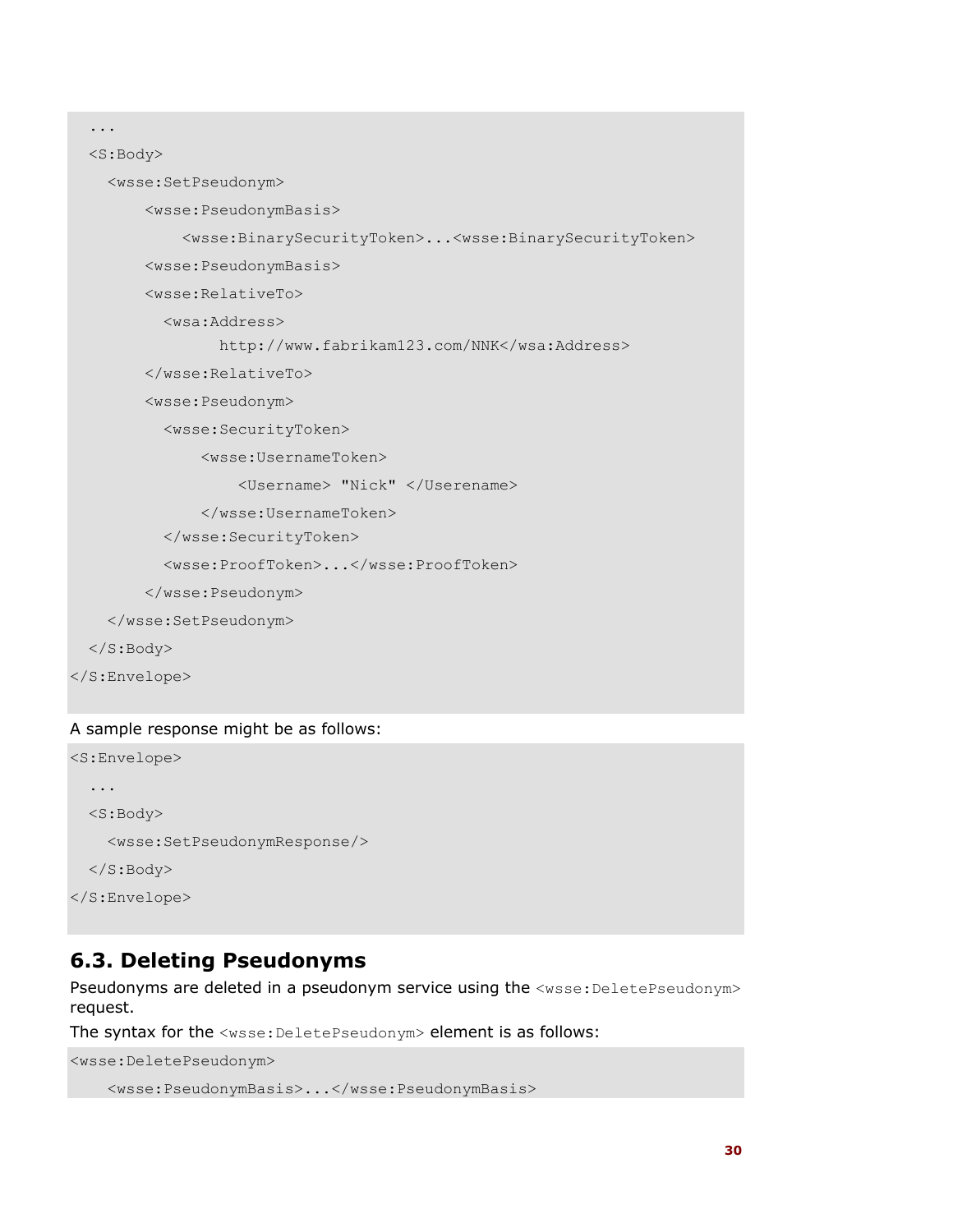```
 <wsse:RelativeTo>...</wsse:RelativeTo> 
 <wsse:Pseudonym>...</wsse:Pseudonym>
```
</wsse:DeletePseudonym>

The following describes elements and attributes used in a  $\leq$ wsse: DeletePseudonym> element.

/DeletePseudonym

This element indicates a pseudonym update request.

/DeletePseudonym/PseudonymBasis

This element specifies a security token or security token reference indicating the token used as the basis for the pseudonym mapping.

/DeletePseudonym/RelativeTo

This required element indicates the scope to which the pseudonym applies. This element has the same type as <wsp:AppliesTo>.

/DeletePseudonym/Pseudonym

This optional element specifies the value of the pseudonym. If this isn't specified, then all pseudonyms for the scope are removed – effectively a request to defederate.

The result is returned in a <wsu: DeletePseudonymResponse> element as follows:

<wsse:DeletePseudonymResponse/>

The following describes elements and attributes used in a <wsse:DeletePseudonymResponse> element.

/DeletePseudonymResponse

The element indicates a successful response to a pseudonym delete request. Either this or a Fault is returned.

The following example deletes the "Nick" pseudonym of the principal identified by http://www.fabrikam123.com/NNK.

```
<S:Envelope> 
   ... 
   <S:Body> 
     <wsse:DeletePseudonym> 
         <wsse:PseudonymBasis> 
              <wsse:BinarySecurityToken>...<wsse:BinarySecurityToken> 
         <wsse:PseudonymBasis> 
         <wsse:RelativeTo> 
            <wsa:Address> 
                  http://www.fabrikam123.com/NNK</wsa:Address> 
         </wsse:RelativeTo> 
         <wsse:Pseudonym>
```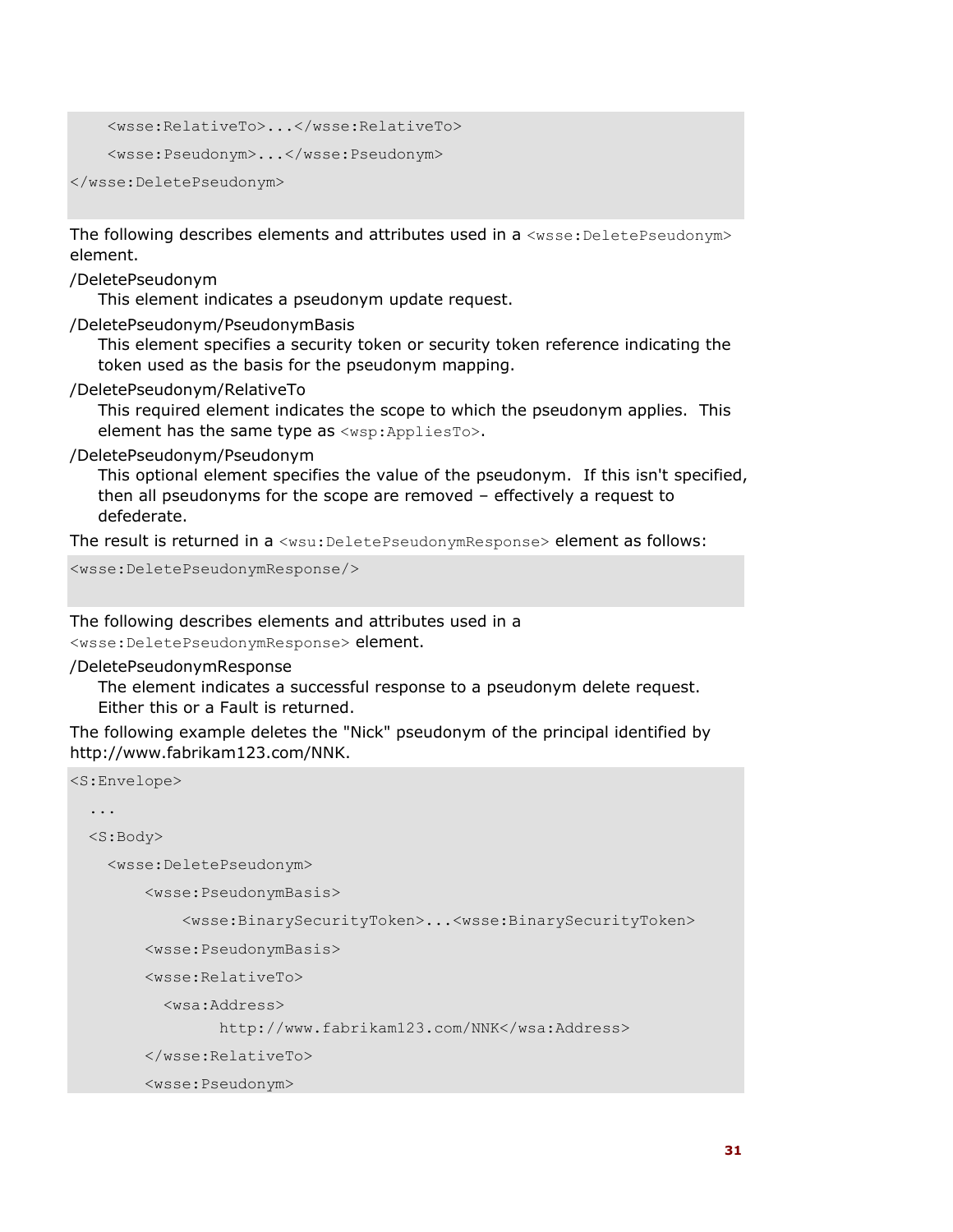```
 <wsse:SecurityToken> 
                <wsse:UsernameToken> 
                     <Username> "Nick" </Userename> 
                </wsse:UsernameToken> 
            </wsse:SecurityToken> 
            <wsse:ProofToken>...</wsse:ProofToken> 
         </wsse:Pseudonym> 
     </wsse:DeletePseudonym> 
   </S:Body> 
</S:Envelope>
```
#### A sample response might be as follows:

```
<S:Envelope> 
   ... 
   <S:Body> 
     <wsse:DeletePseudonymResponse/> 
   </S:Body> 
</S:Envelope>
```
### **7. Security Tokens and Pseudonyms**

As previously mentioned, the pseudonym service can also be used to store tokens associated with the pseudonym. Cooperating Identity Providers and security token services can then be used to automatically obtain the pseudonyms and tokens based on security token requests for scopes associated with the pseudonyms.

In figure 16 below illustrates two examples of how security tokens are associated with resources/services. In the figure on the left, the requestor first obtains the security token(s) from the IP/STS for the resource/service and then saves them in the pseudonym service. The pseudonyms can be obtained from the pseudonym service prior to subsequent communication with the resource removing the need for the resource's IP/STS to communicate with the requestor's pseudonym service. The figure on the right illustrates the scenario where IP/STS for the resource/service associates the security token(s) for the requestor as needed and looks them up (as illustrated in previous sections).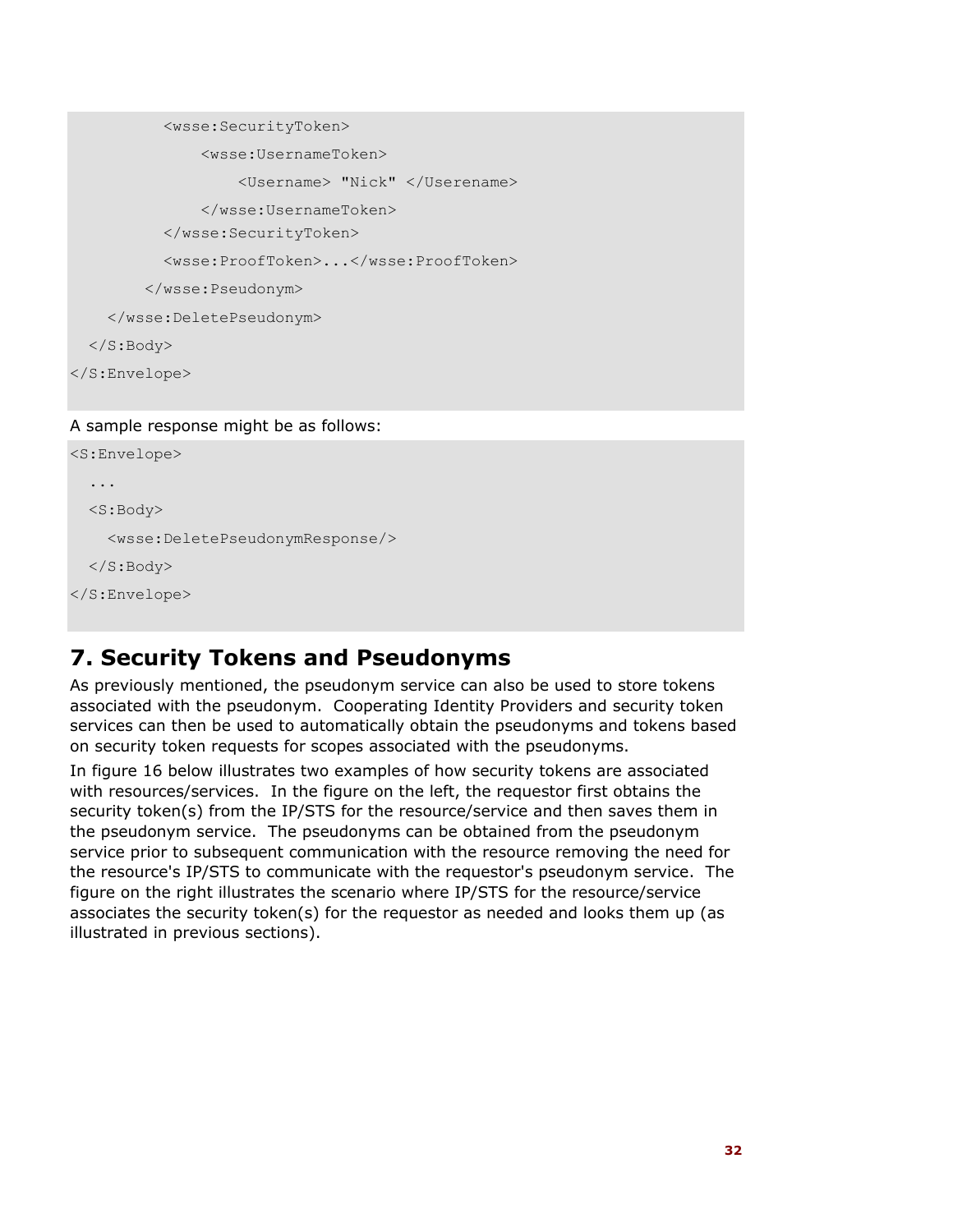

Figure 16 Attribute & Pseudonym Services

However when the requestor requests tokens for a resource/service, using a WS-Trust <RequestSecurityToken> whose scope has an associated pseudonym/token, it is returned as illustrated below in the <RequestSecurityTokenResponse> which can then be used when communicating with the resource:



Figure 17 Attribute Service

The pseudonym service SHOULD be self-maintained with respect to valid security tokens. That is, security tokens that have expired or are otherwise not valid for any reason MAY be automatically be discarded by the service.

This approach is an alternative to having the pseudonym service directly return the security token issuance. Both approaches need to be available in order to address different scenarios and requirements.

The following sub-sections describe how token issuance works for different types of keys.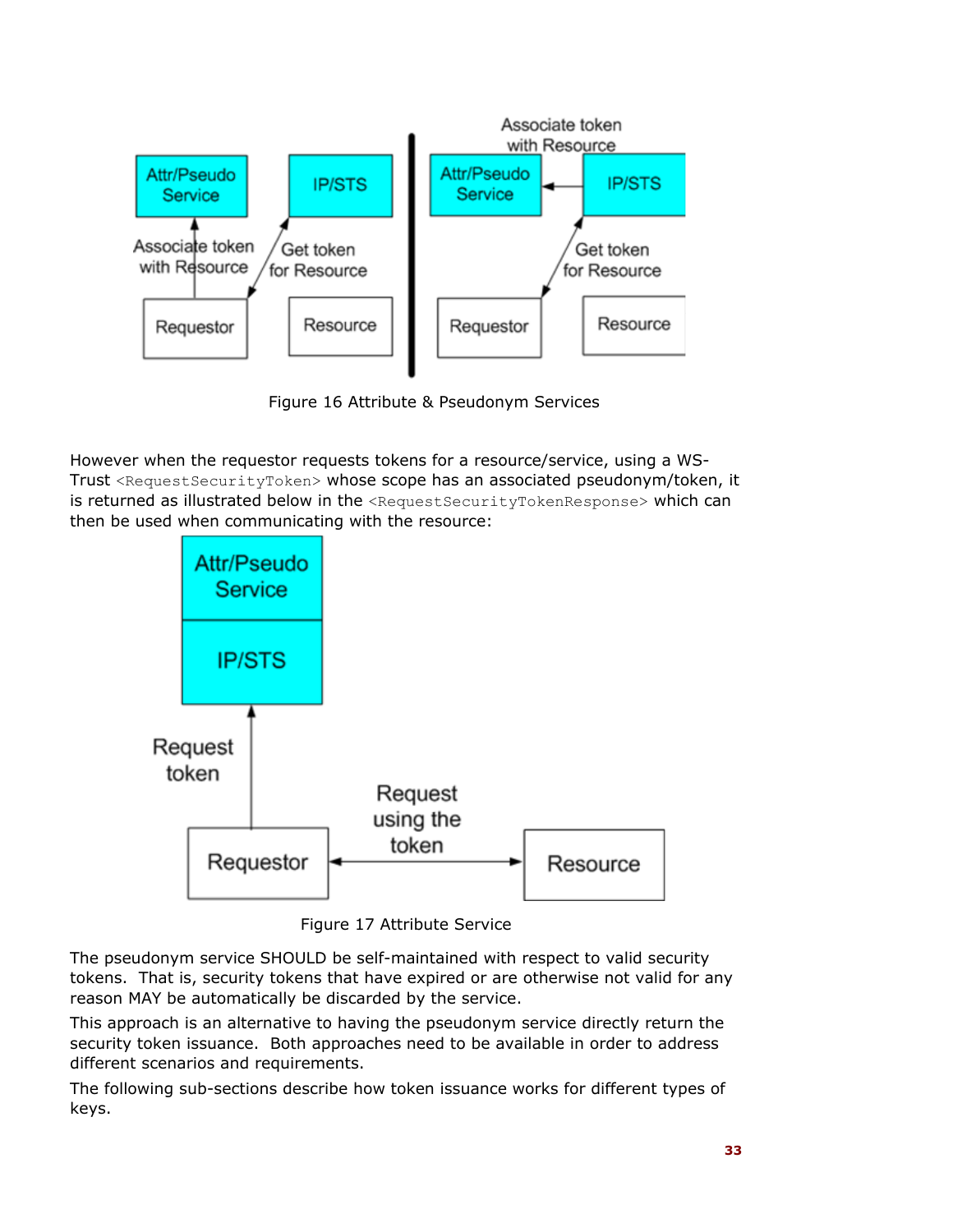# **7.1. RST and RSTR Extensions**

With the addition of pseudonyms and the integration of an IP/STS with a pseudonym service, there are additional options that MAY be included in the security token requests using the <wsse: Request SecurityToken> request. The following syntax illustrates the RST extension to support these new options:

<RequestPseudonym SingleUse="..." Lookup="..."/>

#### /RequestPseudonym

This optional element MAY be specified in a <wsse: Request SecurityToken> request to indicate how pseudonyms are to be processed for the requested token.

#### /RequestPseudonym/@SingleUse

This optional attribute indicates if a single-use pseudonym is returned (true), or if the service uses a constant identifier (false – the default).

#### /RequestPseudonym/@Lookup

This optional attribute indicates if an associated pseudonym for the specified scope is used (true – the default) or if the primary identity is used even if an appropriate pseudonym is associated (false).

#### /Pseudonym/{any}

This is an extensibility mechanism to allow additional information to be specified. /Pseudonym/@{any}

This is an extensibility mechanism to allow additional attributes to be specified.

If the  $\leq$ RequestPseudonym> isn't present, pseudonym usage and single use is at the discretion of the IP/STS.

### **7.2. Usernames and Passwords**

If a IP/STS returns a security token based on a username, then the token can be stored in the pseudonym service.

If a corresponding password is issued (or if the requestor specified one), then it too MAY be stored with the pseudonym and security token so that it can be returned as the proof-of-possession token in the RSTR response.

If a pseudonym is present, but no security token is specified, then the IP/STS MAY return a <UsernameToken> in the RSTR response to indicate the pseudonym.

# **7.3. Public Keys**

Generally, when a IP/STS issues a new security token with public key credentials, the public key in the new security token is the same as the key in the provided input security token thereby allowing the same proof (private key) to be used with the new token since the public key is the same. In such cases, the new token can be saved directly.

If, however, the IP/STS issues a new public key (and corresponding private key), then the private key MAY be stored with the pseudonym as a proof token so that it can be returned as the proof-of-possession token in the RSTR response.

### **7.4. Symmetric Keys**

If an IP/STS returns a token based on a symmetric key (and the corresponding proof information), then the proof information MAY be stored with the pseudonym and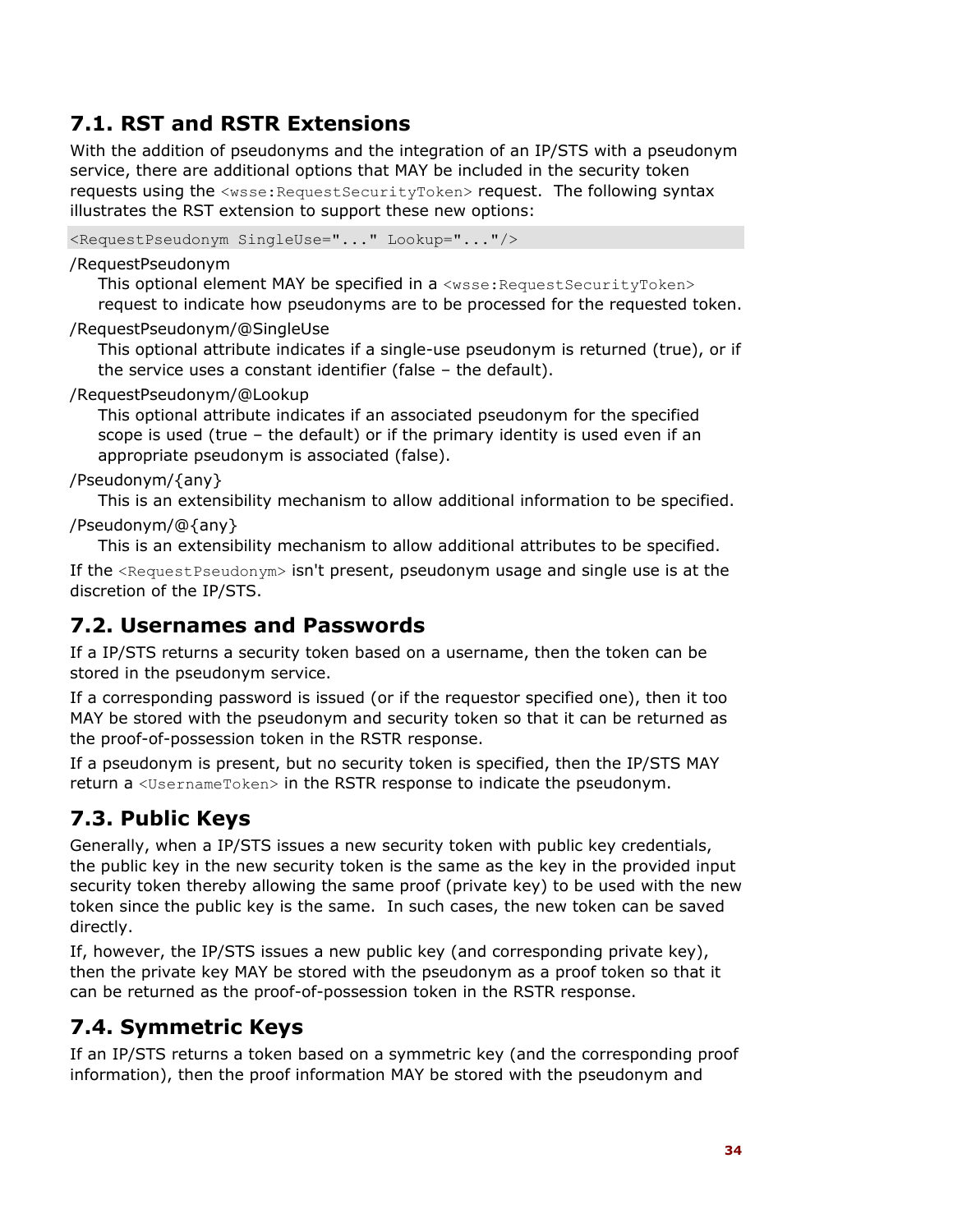token so that it can be used to construct a proof-of-possession token in the RSTR response.

# **8. Error Handling**

This specification defines the following error codes that MAY be used. Other errors MAY also be used.

| <b>Error that occurred</b>                    | faultcode               |
|-----------------------------------------------|-------------------------|
| No pseudonym found for the specified<br>scope | wsse:NoPseudonymInScope |

# **9. Security Considerations**

It is strongly RECOMMENDED that the communication between services be secured using the mechanisms described in WS-Security. In order to properly secure messages, the body and all relevant headers need to be included in the signature.

All federation-related messages such as sign-out, principal, attribute, and pseudonym management SHOULD be signed to ensure integrity. If a message is received where the body is not signed, it is RECOMMENDED that the message not be processed.

All sign-out requests MUST be signed by the principal being purported to be signing in or out, or by a principal that is authorized to be on behalf of the indicated principal.

It is also RECOMMENDED that all messages be signed by the appropriate security token service. If a message is received that does not have a signature from a principal authorized to speak for the security token service, it is RECOMMENDED that the message not be processed.

The attribute service maintains information that may be very sensitive. Significant care should be taken to ensure that a principal's privacy is taken into account first and foremost.

The pseudonym service MAY contain passwords or other information used in proofof-possession mechanisms. Extreme care needs to be taken with this data to ensure that it cannot be compromised. It is strongly RECOMMENDED that such information be encrypted over communications channels and in any physical storage.

If a security token does not contain an embedded signature (or similar integrity mechanism), it SHOULD be included in any message integrity mechanisms.

If privacy is a concern, the security tokens MAY be encrypted for the authorized recipient(s) using mechanisms in WS-Security.

The following list summarizes common classes of attacks that apply to this protocol and identifies the mechanism to prevent/mitigate the attacks:

- **Message alteration**  Alteration is prevented by including signatures of the message information using WS-Security.
- **Message disclosure**  Confidentiality is preserved by encrypting sensitive data using WS-Security.
- **Key integrity**  Key integrity is maintained by using the strongest algorithms possible (by comparing secured policies – see WS-Policy and WS-SecurityPolicy).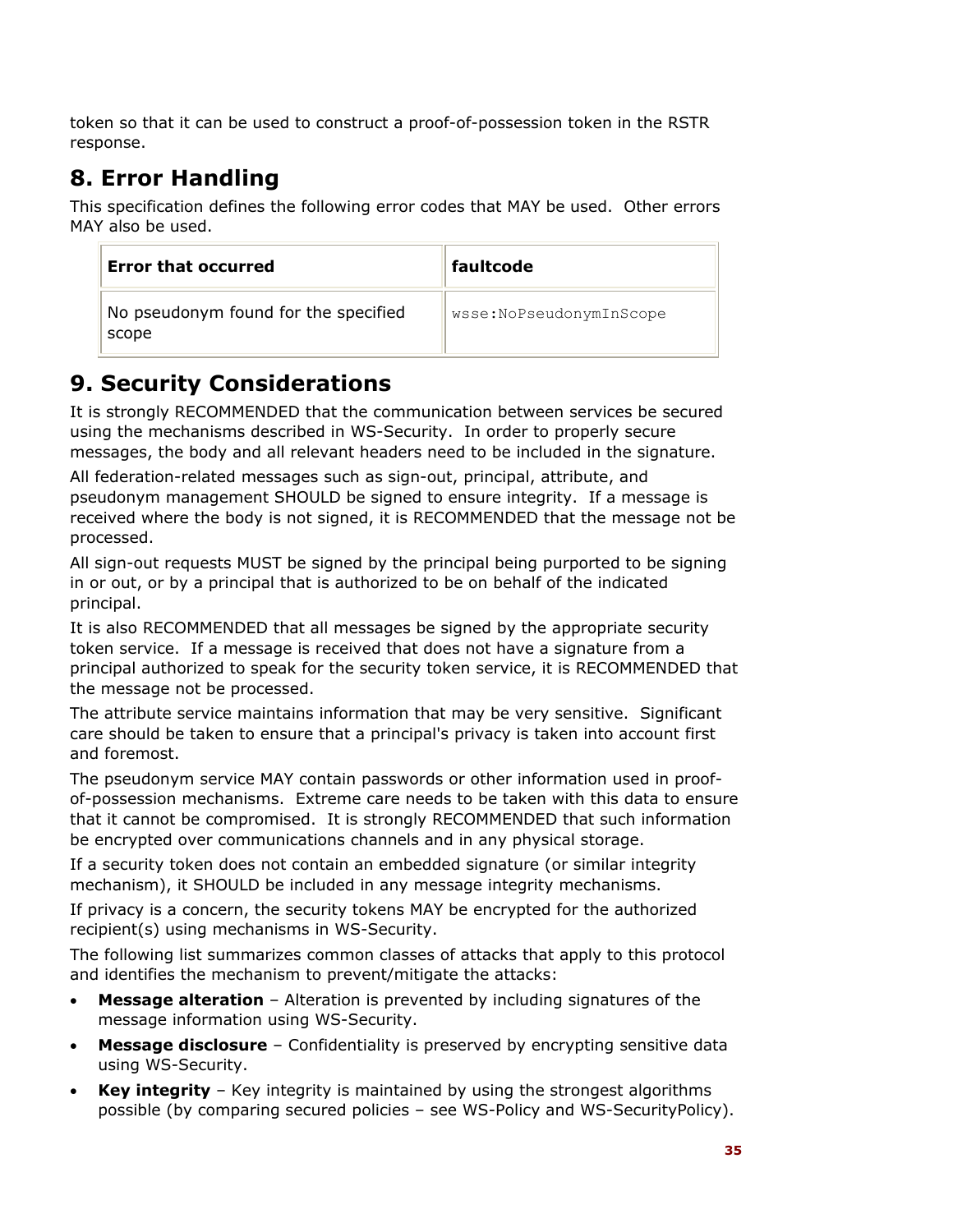- **Authentication** Authentication is established using the mechanisms described in WS-Security and WS-Trust. Each message is authenticated using the mechanisms described in WS-Security.
- **Accountability** Accountability is a function of the type of and string of the key and algorithms being used. In many cases, a strong symmetric key provides sufficient accountability. However, in some environments, strong PKI signatures are required.
- **Availability** All reliable messaging services are subject to a variety of availability attacks. Replay detection is a common attack and it is RCOMMENDED that this be addressed by the mechanisms described in WS-Security. Other attacks, such as network-level denial of service attacks are harder to avoid and are outside the scope of this specification. That said, care should be taken to ensure that minimal state is saved prior to any authenticating sequences.
- **Replay attacks:** It is possible that requests for security tokens could be replayed. Consequently, it is RECOMMENDED that all communication between security token services and resources take place over secure connections. All cookies indicating state SHOULD be set as secure.
- **Forged security tokens:** Security token services MUST guard their signature keys to prevent forging of tokens and requestor identities.
- **Privacy:** Security token services SHOULD NOT send requestors' personal identifying information or information without getting consent from the requestor. For example a Web site SHOULD NOT receive requestors' personal information without an appropriate consent process.
- **Compromised services:** If a security token service is compromised, all requestor accounts serviced SHOULD be assumed to be compromised as well (since an attacker can issue security tokens for any account they want). However they MUST NOT be able to issue tokens directly for identities outside the compromised realm. This is of special concern in scenarios like the  $3<sup>rd</sup>$ -party brokered trust where a  $3<sup>rd</sup>$  party IP/STS is brokering trust between two realms. In such a case compromising the broker results in the ability to indirectly issue tokens for another realm by indicating trust.

As with all communications careful analysis should be performed on the messages and interactions to ensure they meet the desired security requirements.

# **10. Notes**

[1] WS-MetadataExchange is a set of Web service mechanisms to exchange policies, WSDL, schema and other metadata between two or more parties. This specification is part of the Web services roadmap for both WS-ReliableMessaging and WS-Federation. WS-MetadataExchange will be published this summer.

[2] A supplemental profile document or revision to this document, to be published this summer, will address interoperability concerns between attribute services.

# **11. Acknowledgements**

This specification has been developed as a result of joint work with many individuals and teams, including:

Josh Gray, Microsoft Tim Hahn, IBM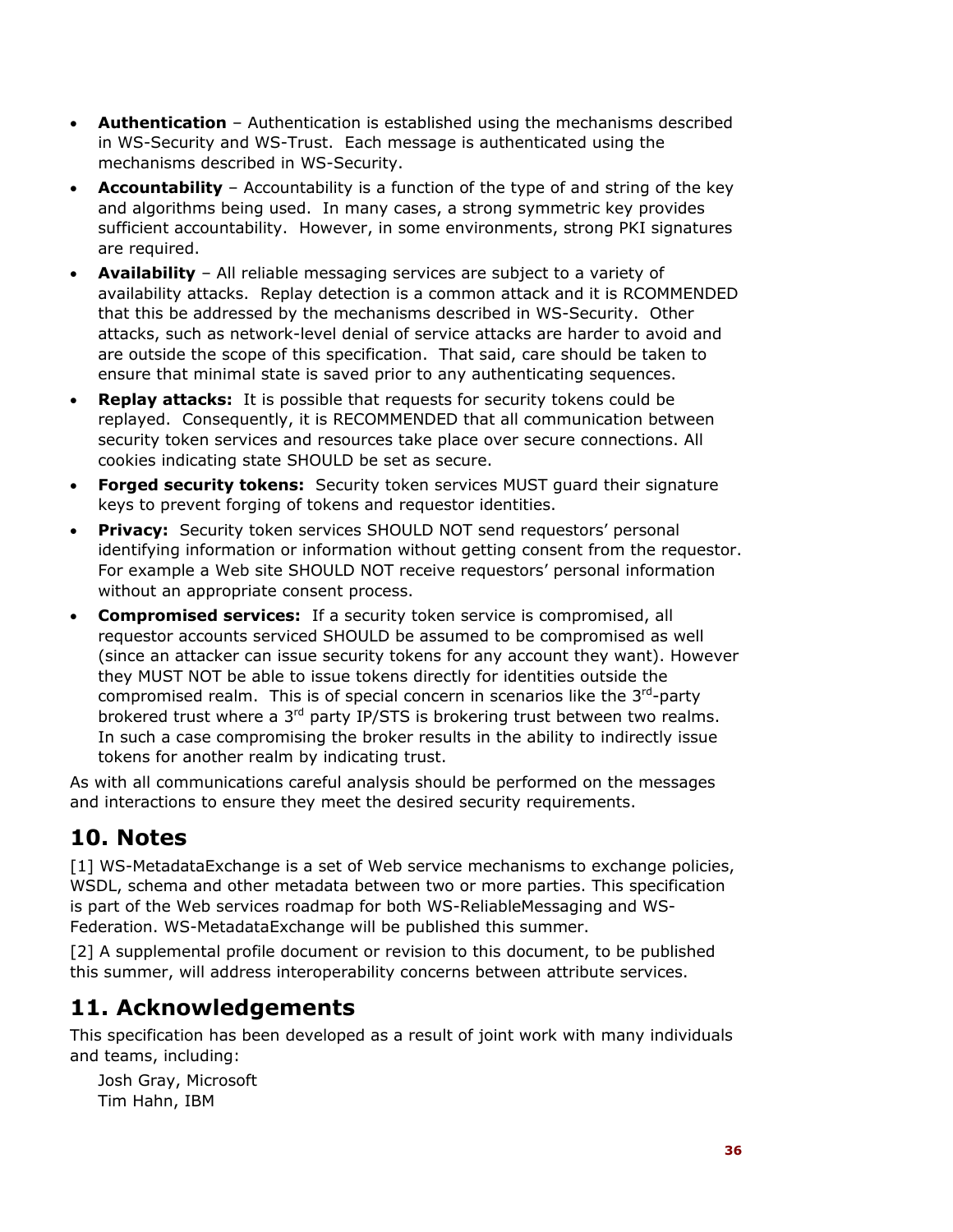Andrew Hatley, IBM Heather Hinton, IBM Bronislav Kavsan, RSA Security Brad Lovering, Microsoft Anthony Moran, IBM Birgit Pfitzmann, IBM Robert Philpott, RSA Security Yordan Rouskov, Microsoft Jeff Spelman, Microsoft Shane Weeden, IBM

### **12. References**

# [KEYWORDS]

S. Bradner, "Key Words for Use in RFCs to Indicate Requirement Levels," RFC 2119, Harvard University, March 1997.

#### [HTTP]

R. Fielding, J. Gettys, J. Mogul, H. Frystyk, L. Masinter, P. Leach, T. Berners-Lee, RFC 2616, "Hypertext Transfer Protocol -- HTTP/1.1". June 1999.

### [SOAP]

W3C Note, "SOAP: Simple Object Access Protocol 1.1," 08 May 2000. Draft, SOAP 1.2, http://www.w3.org/TR/soap12-part0/ Draft, SOAP 1.2, http://www.w3.org/TR/soap12-part1/ Draft, SOAP 1.2, http://www.w3.org/TR/soap12-part2/

#### [URI]

T. Berners-Lee, R. Fielding, L. Masinter, "Uniform Resource Identifiers (URI): Generic Syntax," RFC 2396, MIT/LCS, U.C. Irvine, Xerox Corporation, August 1998.

### [WS-Security]

"Web Services Security Language", IBM, Microsoft, VeriSign, April 2002. "WS-Security Addendum", IBM, Microsoft, VeriSign, August 2002. "WS-Security XML Tokens", IBM, Microsoft, VeriSign, August 2002

### [WS-Policy]

"Web Services Policy Framework", BEA, IBM, Microsoft, SAP, December 2002

#### [WS-PolicyAttachment]

"Web Services Policy Attachment Language", BEA, IBM, and Microsoft, SAP, December 2002

### [WS-PolicyAssertions]

"Web Services Policy Assertions Language", BEA, IBM, Microsoft, SAP, December 2002

### [WS-Trust]

"Web Services Trust Language", IBM, Microsoft, RSA, VeriSign, December 2002 [WS-SecureConversation]

"Web Services Secure Conversation Language", IBM, Microsoft, RSA, VeriSign, December 2002

#### [WS-SecurityPolicy]

"Web Services Security Policy Language", IBM, Microsoft, RSA, Verisign December 2002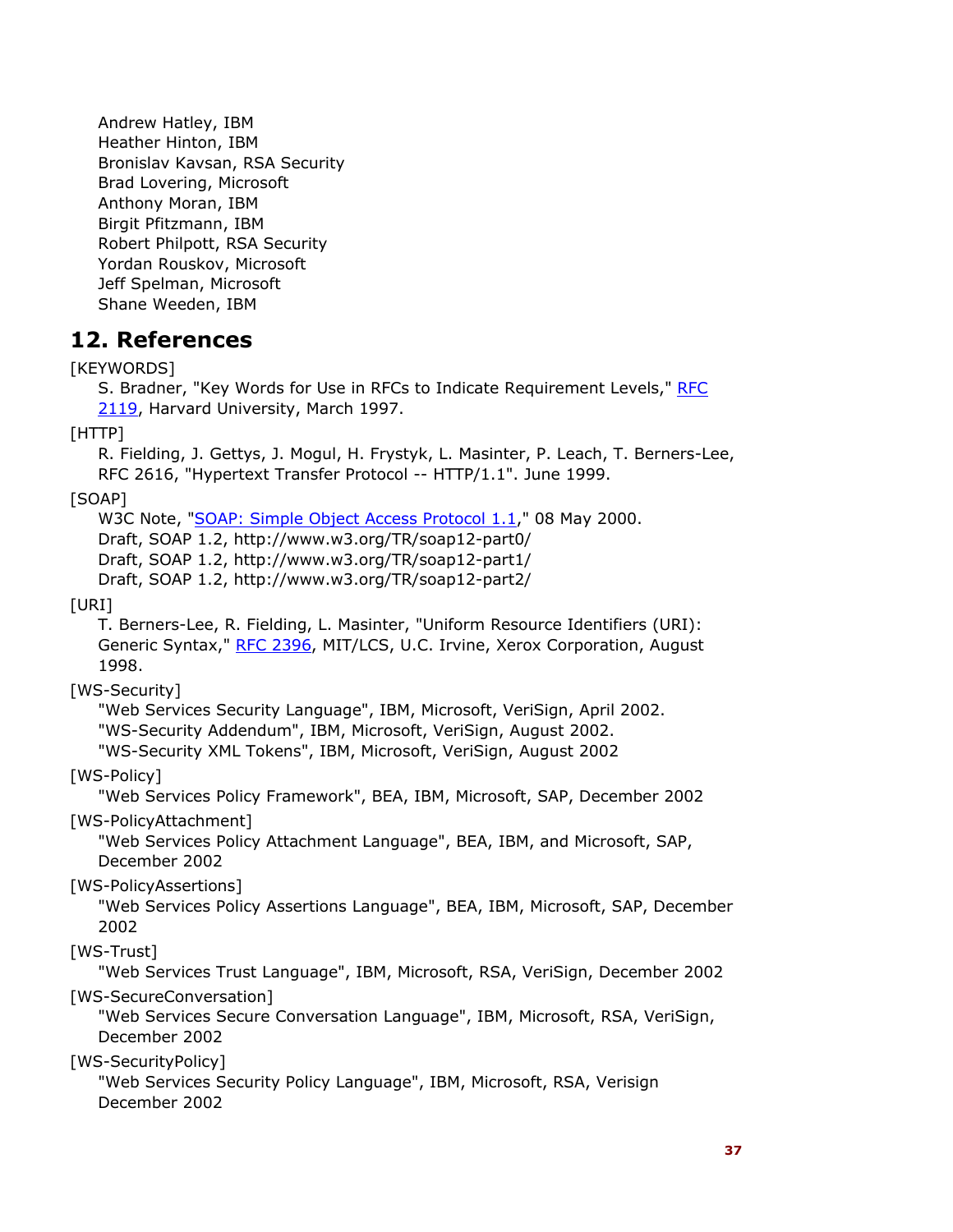[WS-FederationActive] "Web Services Federation Language: Active Requestor Profile", BEA, IBM, Microsoft, RSA Security, VeriSign, July 2003 [WS-FederationPassive] "Web Services Federation Language: Passive Requestor Profile", BEA, IBM, Microsoft, RSA Security, VeriSign, July 2003 [WS-ReliableMessaging] "Web Services Reliable Messaging Protocol", BEA, IBM, Microsoft, Tibco, February 2003

[XML-ns]

W3C Recommendation, "Namespaces in XML," 14 January 1999.

# **Appendix I - WSDL**

The following illustrates the WSDL for the Web service methods described in this specification:

```
<wsdl:definitions 
    targetNamespace="http://schemas.xmlsoap.org/ws/2003/07/secext" 
     xmlns:wsse="http://schemas.xmlsoap.org/ws/2003/07/secext" 
     xmlns:wsdl="http://schemas.xmlsoap.org/wsdl/" 
     xmlns:xs="http://www.w3.org/2001/XMLSchema" 
><!-- this is the WS-I BP-compliant way to import a schema --> 
       <wsdl:types> 
           <xs:schema> 
               <xs:import 
               namespace="http://schemas.xmlsoap.org/ws/2003/07/secext" 
               schemaLocation="secext.xsd"/> 
           </xs:schema> 
       </wsdl:types> 
<!-- These are the base messages --> 
       <wsdl:message name="SignOutMsg"> 
             <wsdl:part name="signout" element="wsse:SignOut" /> 
       </wsdl:message> 
       <wsdl:message name="RequestSSOMessagesMsg"> 
             <wsdl:part name="requestsso" 
                                element="wsse:RequestSSOMessages" />
```
</wsdl:message>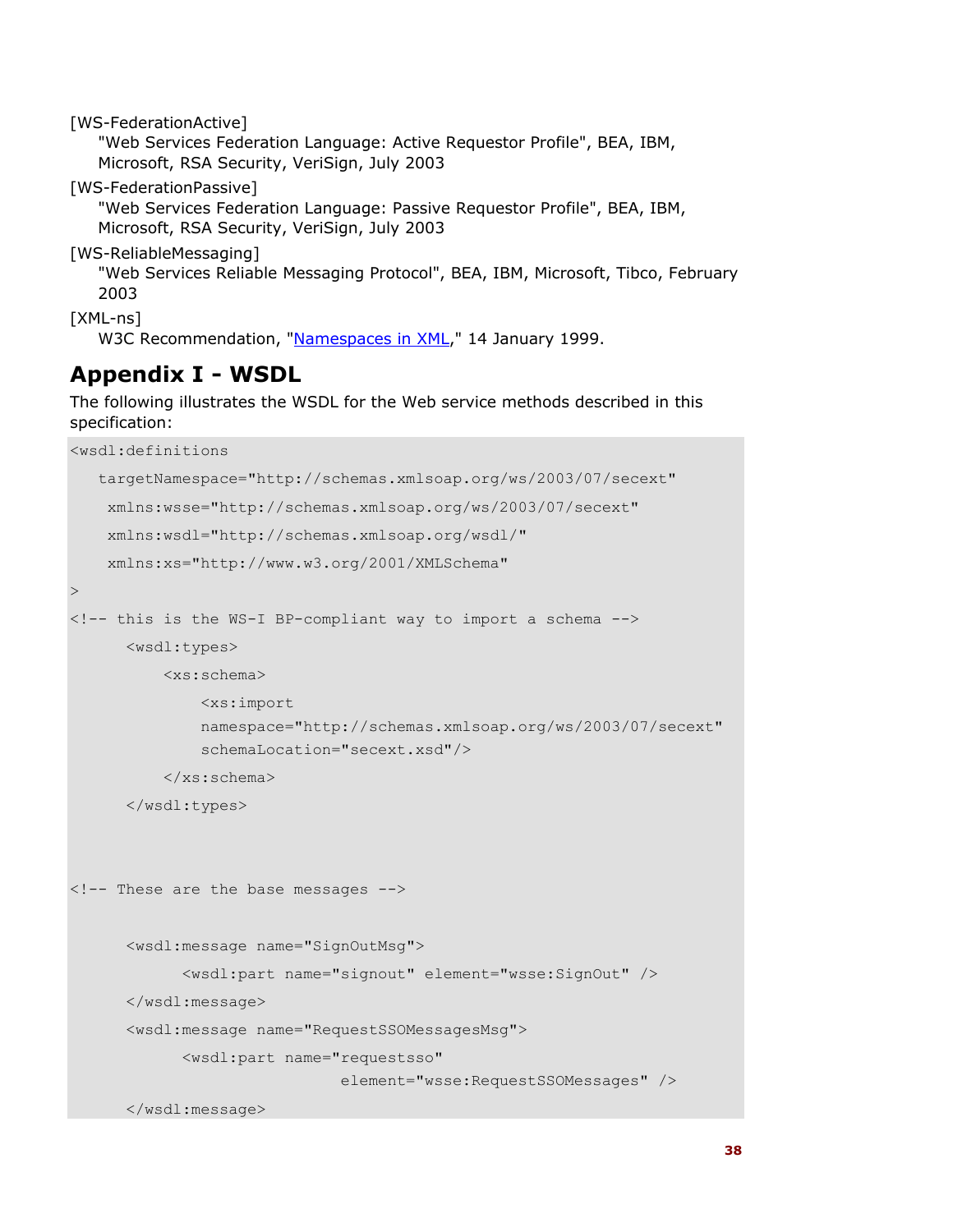```
 <wsdl:message name="CancelSSOMessagesMsg"> 
             <wsdl:part name="cancelsso" 
                                element="wsse:CancelSSOMessages" /> 
       </wsdl:message> 
       <wsdl:message name="GetPseudonymMsg"> 
             <wsdl:part name="getpseudorequest" 
                               element="wsse:GetPseudonym" /> 
       </wsdl:message> 
       <wsdl:message name="GetPseudonymResponseMsg"> 
             <wsdl:part name="getpseudoresponse" 
                                element="wsse:GetPseudonymResponse" /> 
       </wsdl:message> 
       <wsdl:message name="SetPseudonymMsg"> 
             <wsdl:part name="setpseudorequest" 
                                element="wsse:SetPseudonym" /> 
       </wsdl:message> 
       <wsdl:message name="SetPseudonymResponseMsg"> 
             <wsdl:part name="Setpseudoresponse" 
                                element="wsse:SetPseudonymResponse" /> 
       </wsdl:message> 
       <wsdl:message name="DeletePseudonymMsg"> 
             <wsdl:part name="delpseudorequest" 
                                element="wsse:DeletePseudonym" /> 
       </wsdl:message> 
       <wsdl:message name="DeletePseudonymResponseMsg"> 
             <wsdl:part name="delpseudoresponse" 
                                element="wsse:DeletePseudonymResponse" /> 
       </wsdl:message> 
<!-- These portTypes model the Signout messages --> 
       <wsdl:portType name="SignOutService"> 
                <wsdl:operation name="SignOut"> 
                      <wsdl:input message="wsse:SignOutMsg"/> 
                </wsdl:operation> 
         </wsdl:portType>
```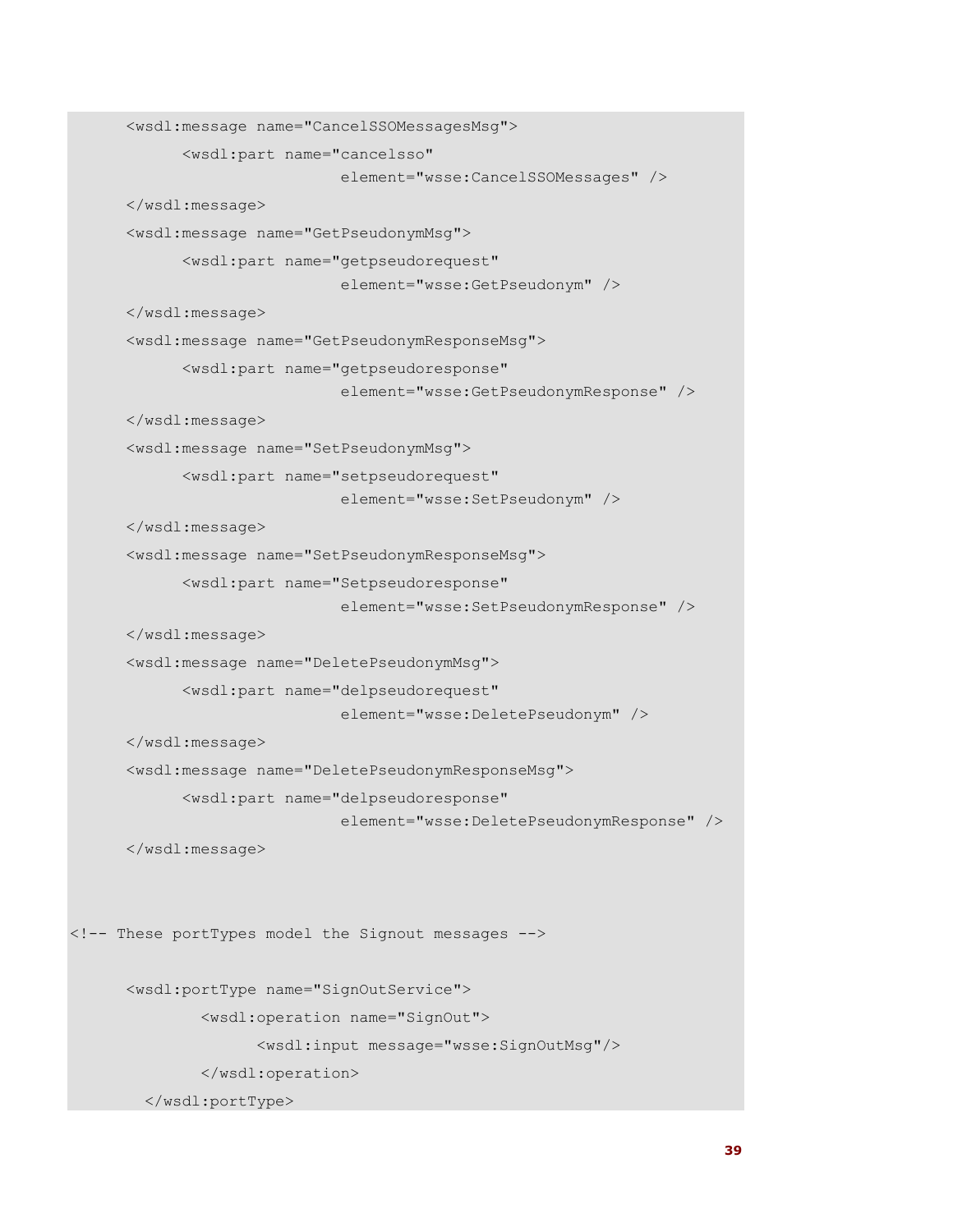<wsdl:portType name="RequestSSOService">

<wsdl:operation name="RequestSSO">

<wsdl:input

message="wsse:RequestSSOMessagesMsg"/>

</wsdl:operation>

</wsdl:portType>

<wsdl:portType name="CancelSSOService">

<wsdl:operation name="CancelSSO">

<wsdl:input

message="wsse:CancelSSOMessagesMsg"/>

</wsdl:operation>

</wsdl:portType>

<!-- These portTypes model the Pseudonym messages -->

<wsdl:portType name="PseudonymRequester">

<wsdl:operation name="GetPseudonymResponse">

<wsdl:input

message="wsse:GetPseudonymResponseMsg"/>

</wsdl:operation>

<wsdl:operation name="SetPseudonymResponse">

<wsdl:input

message="wsse:SetPseudonymResponseMsg"/>

</wsdl:operation>

<wsdl:operation name="DeletePseudonymResponse">

<wsdl:input

message="wsse:DeletePseudonymResponseMsg"/>

</wsdl:operation>

</wsdl:portType>

<wsdl:portType name="PseudonymRequestService">

<wsdl:operation name="GetPseudonymRequest">

<wsdl:input message="wsse:GetPseudonymMsg"/>

</wsdl:operation>